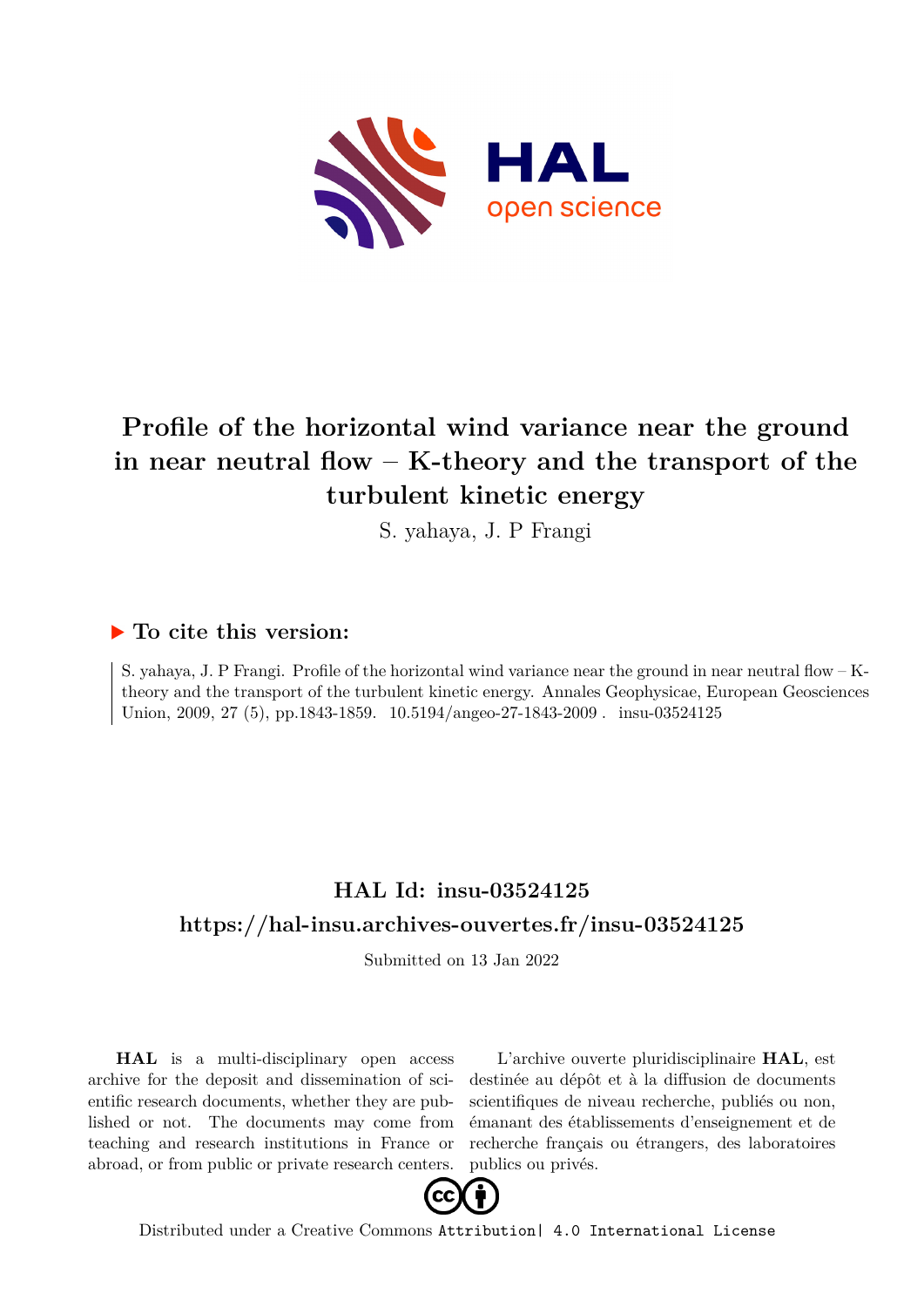

# **Profile of the horizontal wind variance near the ground in near neutral flow – K-theory and the transport of the turbulent kinetic energy**

# **S. Yahaya**1,\* **and J. P. Frangi**<sup>1</sup>

<sup>1</sup> Equipe Géomatériaux & Environnement, Institut de Physique du Globe de Paris/Université Paris 7 – Denis Diderot, UMR 7154, case postale 89, 4 place Jussieu 75252 Paris cedex 05, France \* current address: National Centre of Solar Energy (CNES), BP 621, Niamey, Niger

Received: 7 April 2008 – Revised: 9 February 2009 – Accepted: 27 February 2009 – Published: 4 May 2009

**Abstract.** This paper deals with the characteristics of the atmospheric turbulent flow in the vicinity of the ground, and particularly with the profile of the horizontal wind variance. The study is based on experimental measurements performed with fast cup anemometers located near the ground at 5 different levels (from 0.25 to 4 m) and sampled at 1 Hz. The experiment was carried over two agricultural plots with various tillage treatments in a fallow semiarid area (Central Aragon, Spain). The results of this study reveal that near the ground surface and under moderate wind, the horizontal wind variance logarithmically increases with height, in direct relationship with the friction velocity and the roughness length scale. A theoretical development has allowed us to link this behaviour to the modeling of the turbulent kinetic energy (TKE) transport through the eddy diffusivity. Thus, the study proposes a formulation of the similarity universal function of the horizontal wind variance. Besides, the formulation offers a new method for the determination of the friction velocity and the roughness length scale and can be used for the evaluation of the TKE transport rate.

**Keywords.** Meteorology and atmospheric dynamics (Turbulence; Instruments and techniques; General or miscellaneous)

# **1 Introduction**

The wind velocity variance, which represents the turbulent kinetic energy (TKE), is an important parameter of the atmospheric surface layer (ASL) since it conditions many phenomena taking place in this layer, such as the diffusion of chemical and physical aerosols, energy transfer between the mean and the turbulent flows, heat and mass transfer, extreme wind force exercised on structures, etc.

Despite the existence of long established relationships (Panofsky et al., 1977), the behaviour of the variance of the horizontal wind components in the ASL stills discussed, specially the definition of their pertinent scaling parameters. In this very specific study, which concerns the very lower layer of the ASL, also called the "eddy surface layer (ESL)" (see Hunt and Carlotti, 2001), one has to highly consider the definition of the pertinent parameters.

In this regard, the present study will briefly present some of the literature models, of which some are empirical ones while others stem from well known theories. This will, on one hand, underline the importance of the subject and help in the definition of the pertinent parameters and, on the other hand, provide a base for comparison with the developed results.

Then, the paper will develop a range of equations showing, very near the ground, that the horizontal wind variance (or the horizontal component of the kinetic energy) is a function of the vertical coordinate z. Then, a logarithmic profile model will be proposed for the variation of the variance.

The model will then be validated with data deriving from WELSONS (Wind Erosion and Losses of Soil Nutrients in semiarid Spain), which is a European research project



*Correspondence to:* J. P. Frangi (jean-pierre.frangi@univ-parisdiderot.fr)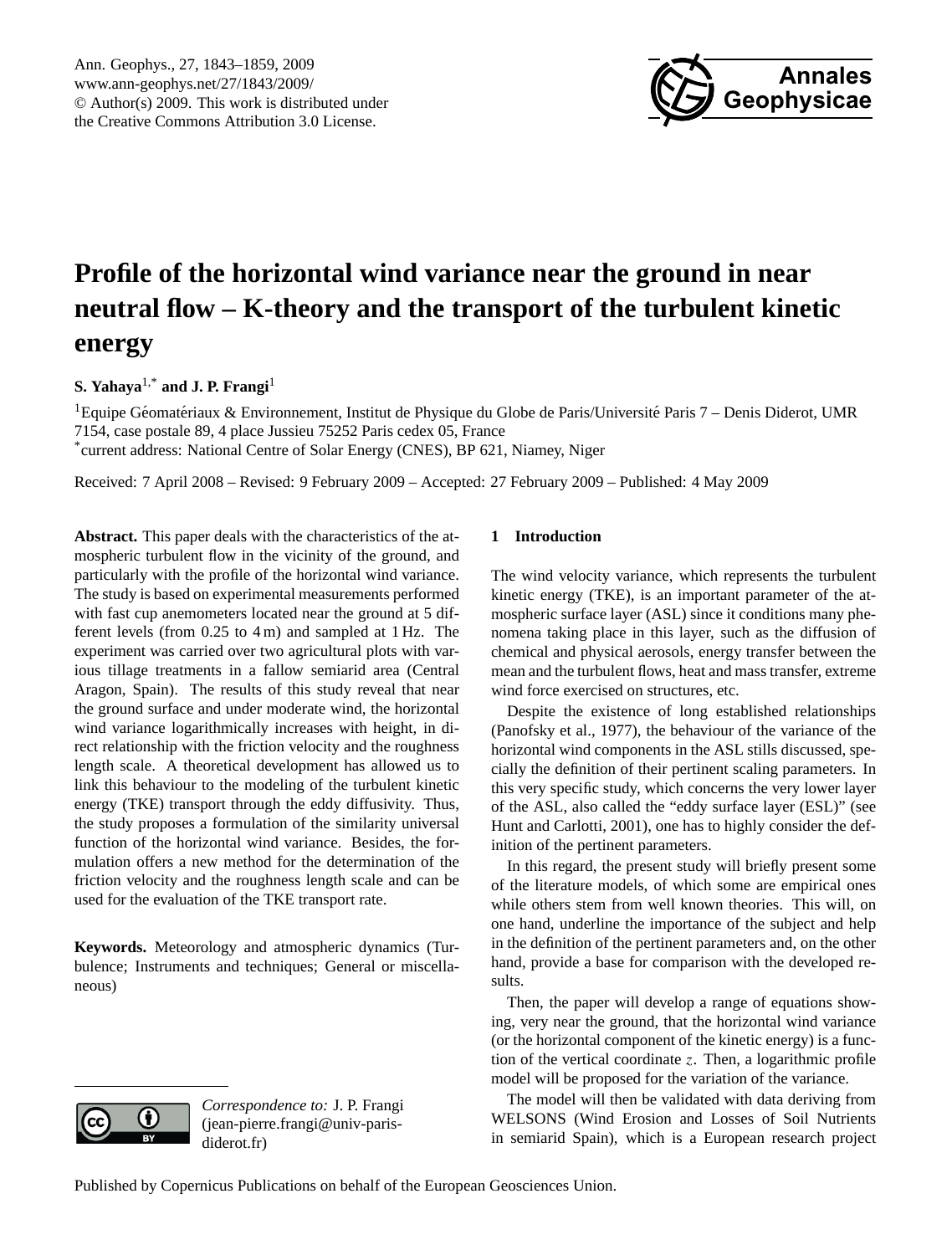devoted to the study of desertification and land degradation by wind erosion in the European Mediterranean area (Frangi and Richard, 2000; Gomes et al., 2003) (see also Sect. 4).

#### **2 Some bibliographical recalls**

For Kaimal and Finnigan (1994), the horizontal wind components, contrary to the vertical one, are not governed by the Monin-Obukhov ASL similarity theory, which states that various atmospheric parameters and statistics, such as gradients, variances and co-variances, when normalized by appropriate powers of the scaling velocity  $U_*$  and the scaling temperature  $\theta_*$ , become universal functions of the stability parameter,  $\zeta = z/L$ , where z is the height and L the Monin-Obukhov length. It is so because the variances of the wind horizontal components do not depend on height throughout the surface layer and most of the ABL, even in highly unstable conditions (Garrat, 1992).

In a study carried out by Hedde and Durand (1994) over the Mediterranean Sea, for heights between 30 and 50 m and for wind velocity ranging from 6 to 20 m/s, it was shown that the horizontal wind components followed the similarity theory yielding for free convection:

$$
\frac{\sigma_u}{U_*} = \frac{\sigma_v}{U_*} = 2.8 \left( -\frac{z}{L} \right)^{1/3} \tag{1}
$$

Saïd (1988) and Idé (1991) reported the same "1/3 power law" with a constant of 2.0 and 5.4, respectively, instead of 2.8. Contrary to the other studies, the latter one was carried out over land, in the semiarid Sahel region of Africa.

Recently, in stable conditions, Pahlow et al. (2001) analysing data from a set of five experiments, distinguished two cases according to the stability parameter. The five experiments were carried out in the ASL at heights ranging from 0.96 to 4.32 m. In weak stability conditions, i.e. when the stability parameter  $\zeta \leq 0.1$ , they observed that the normalized horizontal wind components adopted a local z-less stratification behaviour, thus, becoming constant (Table 1). When the stability parameter exceeds this value, they proposed the following equation:

$$
\frac{\sigma_i}{U_*} = a + b \left(\frac{z}{L}\right)^c \tag{2}
$$

where i represents u and v. a, b and c equal 2.3, 4.3, and 0.5, respectively, for the longitudinal component, and 2.0, 4.0 and 0.6 for the transversal wind.

As reported in Table 1 (i.e., Raupach et al., 1990; Hedde and Durand, 1994), in neutral or near neutral conditions, many authors reported a ratio of 2 between the longitudinal and the transversal variances (Grant, 1986, 1992; Drobinski et al., 2004).

For turbulence in near-neutral ASL, Solari (1987) proposed a relationship in which the normalised longitudinal variance,  $\beta_u$ , depends on the terrain roughness,  $Z_0$ , i.e.:

$$
\beta_u = \frac{\sigma_u^2}{U_*^2} = \begin{cases}\n7.5 & \text{for} \quad Z_0 \le 0.03 \\
4.5 - 0.856 \ln(Z_0) & \text{for} \quad 0.03 \le Z_0 \le 1 \tag{3} \\
4.5 & \text{for} \quad Z_0 \ge 1\n\end{cases}
$$

where  $Z_0$  is expressed in meters.

In a recent study, Carlotti (2001) proposed a pure blocking Rapid Distortion Theory (RDT) model adapted for sheared neutral boundary layers and taking into account a −1 intermediate subrange in the longitudinal velocity spectrum  $(E_{11})$ only. This model shows:

$$
\begin{cases}\n\frac{\overline{u'^2}}{U_s^2} \approx \frac{c_{11}}{c_{13}} \left[ 1 + 0.5 \ln \left( \frac{\Delta}{z} \right) \right] + \frac{c_{33}}{c_{13}} \beta_{13}^2 \\
\frac{\overline{v'^2}}{U_s^2} \approx \frac{c_{22}}{c_{13}} \left[ 1 + 0.5 \ln \left( \frac{\Delta}{z} \right) \right]\n\end{cases}
$$
\n(4)

where the constant  $c_{ij}$  are of order one,  $\Lambda$  is the length scale characterising the lower limit of the −1 range in the spectrum ( $\Lambda \approx z_i U/U_*$ , see Hunt and Morrison, 2000) and  $\beta_{13}$  an unknown shear parameter.

## **3 Theoretical background**

The above bibliographical study has allowed for presenting the different theories, concepts and results encountered in the literature related to the modeling of the horizontal wind variance. This section is intended to present a different theoretical approach to the modeling of the horizontal wind variance profile, in ASL.

Departing from the Navier-Stockes equations of the turbulent flow (cf. Appendix A) and assuming the existence of horizontal homogeneity, in order to neglect the horizontal variation of the different parameters, the equation of the horizontal wind fluctuations is (see also Eq. A5):

$$
2\overline{u'w'}\frac{\partial \overline{u}}{\partial z} + \frac{\partial \overline{w'u'^2}}{\partial z} + \frac{\partial \overline{w'v'^2}}{\partial z} + 2\varepsilon_h = 0
$$
 (5a)

where:

- $-\overline{u}$  and u' are the mean and the fluctuation of the longitudinal wind velocity
- $v'$ , the fluctuation of the transversal wind velocity
- $w'$ , the fluctuation of the vertical wind velocity
- **–** z, the vertical coordinate or height
- $-\varepsilon_h = \varepsilon_1 + \varepsilon_2$ , the horizontal components of the TKE dissipation rate, i.e.:

$$
\varepsilon_1 = \nu \left[ \overline{\left( \frac{\partial u'}{\partial x} \right)^2} + \overline{\left( \frac{\partial u'}{\partial y} \right)^2} + \overline{\left( \frac{\partial u'}{\partial z} \right)^2} \right] \quad \text{and}
$$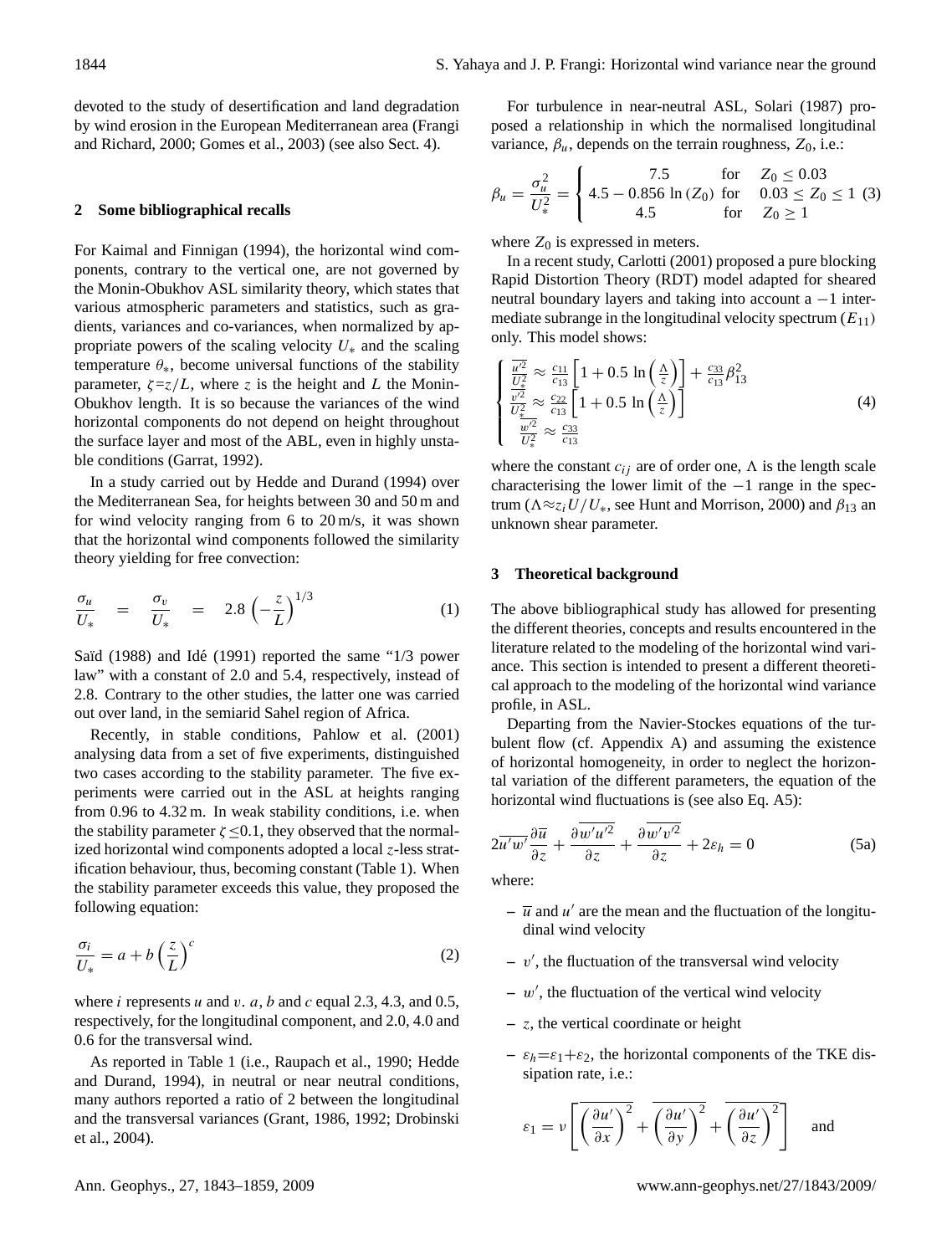**Table 1.** Variances of the horizontal wind components in neutral and stable conditions in the ASL, according to authors.

| Atmospheric conditions | Authors                   | Specific conditions             | $\frac{\sigma_u^2}{U_*^2}$ | $\frac{\sigma_v^2}{U_*^2}$ |        |
|------------------------|---------------------------|---------------------------------|----------------------------|----------------------------|--------|
|                        | Raupach et al. (1990)     | Flat terrain<br>Rolling terrain | 5.76<br>11.56              | 3.61<br>8.41               |        |
|                        | Hedde and Durand (1994)   | Over sea                        | 4.00                       | 1.69                       |        |
| Neutral                | Stull (1988)              |                                 | 6.1 to $6.5$               | 2.9 to 6.1                 | 8.5    |
|                        | Drobinski et al. (2004)   | Flat terrain $(55 \text{ m})$   | $5 \text{ to } 6$          | 3                          | 8 to 9 |
|                        | Solari (1987)             | $Z_0$ < 0.03 m                  | 7.5                        |                            |        |
|                        | Moraes and Epstein (1987) |                                 | 4.71                       | 3.17                       |        |
| Stable                 | Stull (1988)              |                                 |                            |                            | 8.5    |
|                        | Pahlow et al. (2001)      | $\zeta > 0.1$                   | 5.29                       | 4.0                        |        |

$$
\varepsilon_2 = \nu \left[ \overline{\left( \frac{\partial v'}{\partial x} \right)^2} + \overline{\left( \frac{\partial v'}{\partial y} \right)^2} + \overline{\left( \frac{\partial v'}{\partial z} \right)^2} \right]
$$

**–** ν the viscosity diffusivity

otherwise:

$$
2\overline{u'w'}\frac{\partial \overline{u}}{\partial z} + \frac{\partial \left(\overline{w'u'^2} + \overline{w'v'^2}\right)}{\partial z} + 2\varepsilon_h = 0
$$
 (5b)

The description of the experimental plots (see Sect. 4.1) and the location of the measurement stations justify the approximation of the transversal homogeneity. Concerning the longitudinal homogeneity, the ratio of the Eulerian length integral scale to the length of the experimental plots (less than 50%) broadly justifies this hypothesis.

Regarding the first term of Eq. (5b), for an ASL with constant flux, one has:

$$
2\,\overline{u'w'}\,\frac{\partial\overline{u}}{\partial z} = -\frac{2\,U_*^3}{k\,z} \tag{6}
$$

where  $U_*$  is the friction velocity and k the Von Karman's constant, equal to 0.4.

Then we can come to the second term of Eq. (5b). According to the K-theory, the vertical fluxes of the different ASL parameters are assumed to flow down the local gradient of these parameters. For the specific case of the TKE, this scheme was envisaged by many authors, De Moor (1983), Stull (1988) and Yadav et al. (2003). Thus, we can write:

$$
\overline{w'((p'/\overline{\rho})+e)} \approx \overline{w'e} = -K\frac{\partial \overline{e}}{\partial z}
$$
 (7a)

where *e* is the TKE,  $p'$ , the pressure fluctuations,  $\overline{\rho}$  the mean density and  $K$  the eddy diffusivity.

For the horizontal components of the TKE, this can be written in the form:

$$
\overline{w'u'^2} + \overline{w'v'^2} = -K \frac{\partial \left(\overline{u'^2} + \overline{v'^2}\right)}{\partial z} = -2K \frac{\partial \overline{e_h}}{\partial z}
$$
 (7b)

where  $e_h$  is the horizontal component of the TKE, i.e.:

$$
\overline{e_h} = \frac{1}{2} \left( \overline{u'^2} + \overline{v'^2} \right)
$$

Third term of Eq. (5b). Considering the fundamental parameters of turbulence and relying on dimensional analysis, André et al. (1978), Louis et al. (1983), and De Moor (1983) come to the formulation of the following relationship:

$$
\overline{\varepsilon} = \frac{(\overline{e})^{3/2}}{l} \tag{8a}
$$

where  $l$  is the dissipation length scale. Redelsperger et al. (2001) showed that this relationship can be demonstrated. Their calculation led to a slightly different equation:

$$
\overline{\varepsilon} = \frac{C_{\varepsilon}}{L} \left(\overline{e}\right)^{3/2} \tag{8b}
$$

where L is a length scale and  $C_{\varepsilon}$  a constant. For the horizontal component of the TKE, the previous equation becomes:

$$
\overline{\varepsilon_h} = \frac{C_{\varepsilon}}{L} \left(\overline{e_h}\right)^{3/2} \tag{8c}
$$

Assuming a light variation of the constants  $C_{\varepsilon}$  and L.

New form of Eq. (5b). Combining with the previous equations, i.e. Eqs.  $(6)$ ,  $(7b)$  and  $(8c)$ , Eq.  $(5b)$  becomes:

$$
-\frac{U_{*}^{3}}{k z} - \frac{\partial}{\partial z} \left( K \frac{\partial \overline{e_h}}{\partial z} \right) + \frac{C_{\varepsilon}}{L} (\overline{e_h})^{3/2} = 0
$$
 (9)

Parameterization of the eddy diffusivity (cf. Eq. 7a). Relying on the  $\bar{e}-\varepsilon$  closure (or k- $\varepsilon$  closure in the engineering literature) approach, Stull (1988) proposed a parameterization of the eddy diffusivity in the form of:

$$
K = C_{\varepsilon} \frac{(\overline{e})^2}{\overline{\varepsilon}} \tag{10}
$$

where  $C_{\varepsilon}$  is a constant equal to 0.09.

The previous equation, combined to Eq. (8a), led to:

$$
K = l C_{\varepsilon} (\overline{e})^{1/2}
$$
 (11a)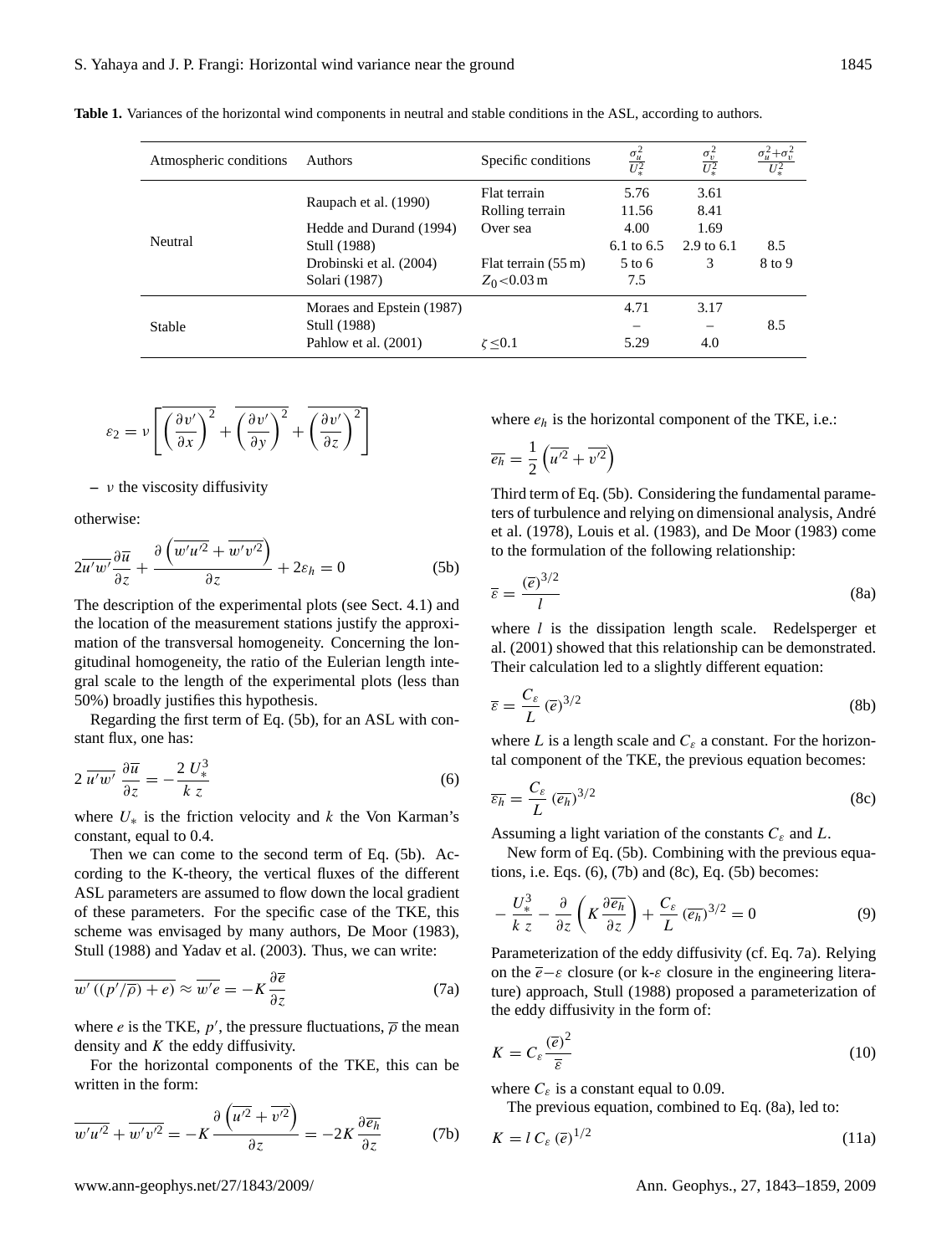Redelsperger et al. (2001) deduced the same relationship in the form of:

$$
K = L C_K \left(\overline{e}\right)^{1/2} \tag{11b}
$$

where  $C_K$  is a constant and L a length scale.

For the horizontal component of the TKE, the previous equation becomes:

$$
K = L C_K \left(\overline{e_h}\right)^{1/2} \tag{11c}
$$

Thus, Eq. (9) becomes:

$$
-\frac{U_{*}^{3}}{k z} - \frac{2 C_{K}}{3} \frac{\partial}{\partial z} \left( L \frac{\partial (\overline{e_{h}})^{3/2}}{\partial z} \right) + \frac{C_{\varepsilon}}{L} (\overline{e_{h}})^{3/2} = 0 \quad (12)
$$

Combining some equations for the subgrid scheme and for similarity laws, Redelsperger et al. (2001) deduced that the length scale L can be expressed as follows:

$$
L = k z \tag{13}
$$

where  $k$  is the Von Karman constant.

With Eq. (13), Eq. (12) becomes:

$$
z\frac{\partial}{\partial z}\left(z\frac{\partial(\overline{e_h})^{3/2}}{\partial z}\right) - \frac{3C_{\varepsilon}}{2k^2C_K}(\overline{e_h})^{3/2} = -\frac{3U_*^3}{2k^2C_K} \tag{14}
$$

which can be rewritten in:

$$
z^2 \frac{\partial^2 (\overline{e_h})^{3/2}}{\partial z^2} + z \frac{\partial (\overline{e_h})^{3/2}}{\partial z} - \frac{3C_{\varepsilon}}{2k^2 C_K} (\overline{e_h})^{3/2} = -\frac{3U_*^3}{2k^2 C_K} \quad (15)
$$

The mathematical resolution of the previous equation leads to (see Appendix B):

$$
\frac{\overline{e_h}}{U_*^2} = \left(\frac{1}{C_{\varepsilon}} + a z^n + b z^{-n}\right)^{2/3}
$$
(16)

with  $n=\frac{1}{k}\sqrt{\frac{3C_{\varepsilon}}{2C_K}}$  a and b, two constants.

Three conclusions can be drawn from the above expression of the horizontal variance profile:

- 1. in the close vicinity of the ground, the normalized kinetic energy is a variable of z;
- 2. many configurations of the normalized kinetic energy variation can be envisaged, including a constant ratio or a power of z, according to the degree of approximation;
- 3. when z tends toward 0,  $f(z) = \overline{e_h}/U_*^2$  tends toward  $\infty$ ; and when z tends toward  $\infty$ ,  $f(z)$  tends towards  $\infty$  too. This indicates that  $f(z)$  is somewhat similar to the logarithm function;

When the contribution of z is negligible, Eq.  $(16)$  becomes:

$$
\frac{\overline{e_h}}{U_*^2} = \left(\frac{1}{C_{\varepsilon}}\right)^{2/3} \tag{17}
$$

Relying on the values of  $\overline{e_h}/U_*^2$  in Table 1, it is possible to predict the values  $C_{\varepsilon}$ . These values are reported in Table 2. Thus, it can be noticed that the values of  $C_{\varepsilon}$  is of the same magnitude as the ones given by Stull (1988), i.e. 0.04 versus 0.09.

It is not really convenient to treat Eq. (16) with the data collected from the WELSON experiment. It can be recalled that, in modeling the mean wind velocity profile, two kinds of relationships are proposed, i.e., the power model and the logarithmic one (cf. Appendix C). So, as for the mean wind velocity, we proposed a logarithmic relationship instead of the power relationship, since the first one will be more treatable with the available data.

In regard to Eq. (16), the profile of the wind velocity variance must have a logarithmic behaviour with a constant part. So the proposed relationship:

$$
\frac{\sigma_h^2}{U_*^2} = \alpha \, \ln(z) + b \tag{18}
$$

where  $\sigma_h^2$  is the variance measured by the cup anemometer (see below for more specification on this parameter),  $z$  the height and,  $\alpha$  and  $b$  two constants.

This relationship is a version of the one proposed by Carlotti (2001), which has been reported in Eq. (4).

## **4 Experiments**

The data of this study derived from WELSONS (Wind Erosion and Losses of Soil Nutrients in semiarid Spain), which is a European research project devoted to the study of desertification and land degradation by wind erosion in the European Mediterranean area. The main objective of the project was to provide a better understanding of the impacts of climate and land-use changes on soil degradation by wind erosion for agricultural soils in the semiarid region of Northern Spain (Central Aragon, Spain, 1996–1998, see Fig. 1).

In a first paper, Frangi and Richard (2000) presented some results regarding the dynamics of the atmospheric surface layer (ASL) and the energy budget. After determining the main ASL parameters (friction velocity, roughness length, temperature scale, Monin-Obukhov length scale, etc.), it was pointed out that the two tillage methods induced differences in both dynamic characteristics and energy budget partitioning between the two plots. In a second paper, Yahaya et al. (2003) presented the influences of soil tillage treatment on some turbulent parameters, such as the Euler integral scales, the TKE dissipation rate, the spectral range of turbulence, the spectral energy containing-scale and the horizontal wind variance.

## **4.1 Description of the experimental site**

For a complete description of the WELSONS experiment, with a detailed description of the site, one should refer to

Ann. Geophys., 27, 1843–1859, 2009 www.ann-geophys.net/27/1843/2009/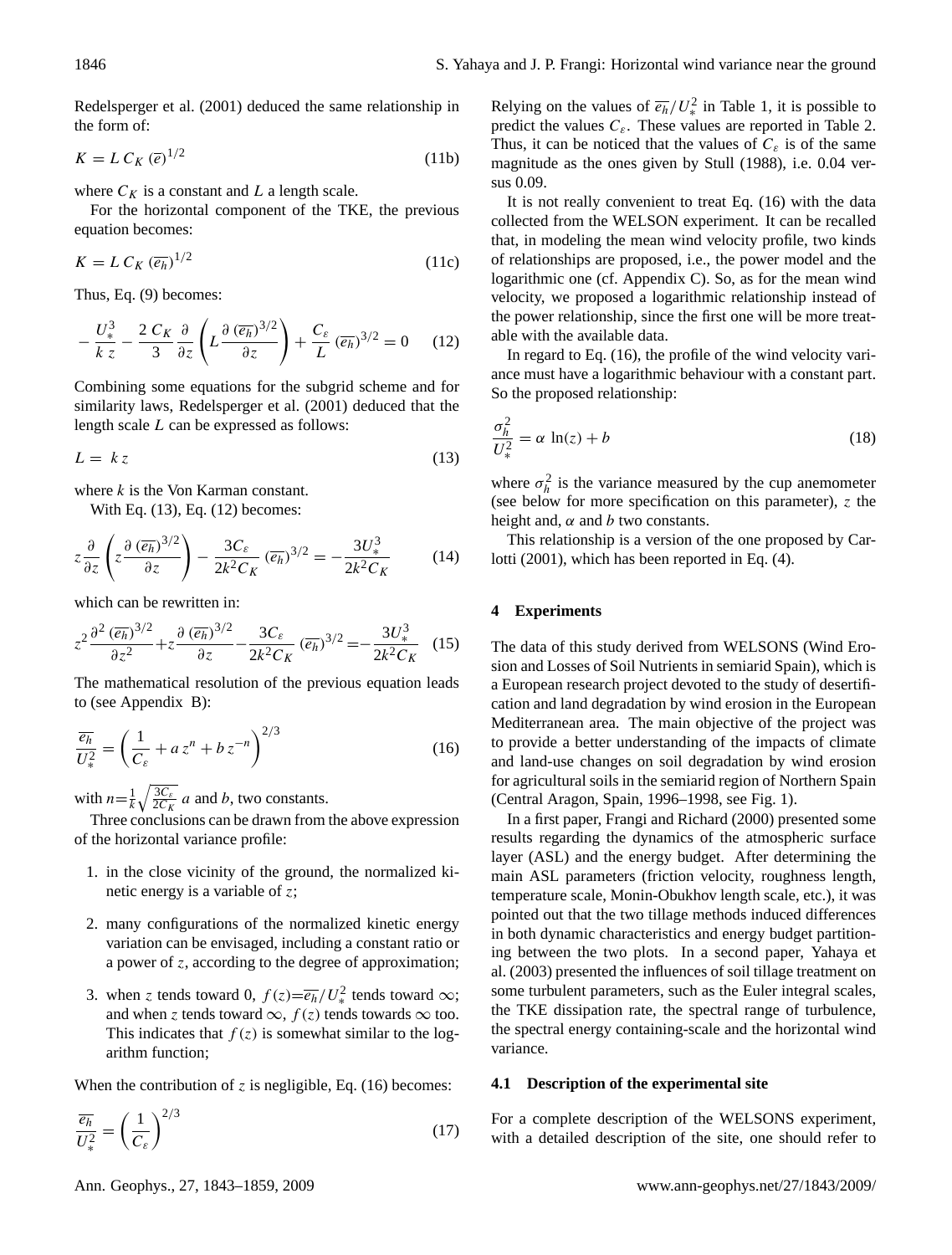

Fig. 1. General fetch of the WELSONS experimental site. One can notice the location of the conventional tillage (CT) and reduced tillage the main wind direction following the Ebro valley (After **Yahaya et al., 2003**). (RT) plots, changing according to years and the main wind direction following the Ebro valley (after Yahaya et al., 2003).

**Table 2.** Some values of  $C_{\varepsilon}$  according to the values of the normalised kinetic energy.

| Atmospheric conditions | Authors                                 | Specific conditions           | $\frac{\sigma_u^2 + \sigma_v^2}{I^2}$ | $C_{\varepsilon}$ |
|------------------------|-----------------------------------------|-------------------------------|---------------------------------------|-------------------|
| Neutral                | Stull (1988)<br>Drobinski et al. (2004) | Flat terrain $(55 \text{ m})$ | 8.5<br>8 to 9                         | 0.040<br>0.044    |
| Stable                 | Stull (1988)                            |                               | 8.5                                   | 0.037             |

Frangi and Richard (2000) and Gomes et al. (2003). The climate of this Spanish region is strongly influenced by two winds, namely Cierzo and Borchono, which are bound to a specific orography. The Cierzo is the wind from the WNW direction, a very cold air stream in winter and cool in summer. In the opposite direction blows the Bochorno, with an ESE main direction, which appears when a pressure gradient exists between Mediterranean and Cantabrico Seas, with a low pressure field over the latter one.

On both sides, at a distance of about 200 m, there were wheat The experimental field, located in an area called El Saso  $(41°36' N, 0°32' W, 285 m$  above mean sea level), 35 km away from Zaragoza in the Ebro Valley (Fig. 1), is oriented in the direction of the Cierzo prevailing wind (WNW). It remained untilled after a barley fallow rotation. Fields surrounding it, in the upwind edge, had very sparse vegetation.

fields, with a vegetation canopy lower than 30 cm. Some fallow fields of stubble separated these wheat fields from the experimental plots. The experimental field was divided into two adjacent plots  $(140 \times 180 \text{ m}^2, \text{each})$  for the application of two tillage treatments with a 20 m separation distance: conventional tillage (CT) and reduced tillage (RT). The CT treatment consisted of mouldboard ploughing, at a depth of 30– 35 cm, followed by the pass of a compacting roller to obtain a very flat ground: it constitutes the traditional practice in this area. The RT treatment, an alternative practice of conservation tillage (Lopez et al., 1996), consists of a unique pass of a chisel plough at a depth of about 15–20 cm, giving a ground with furrows. In both cases, the tillages were done in the WNW direction. So the soil was bare with very different surface conditions during the whole experiment.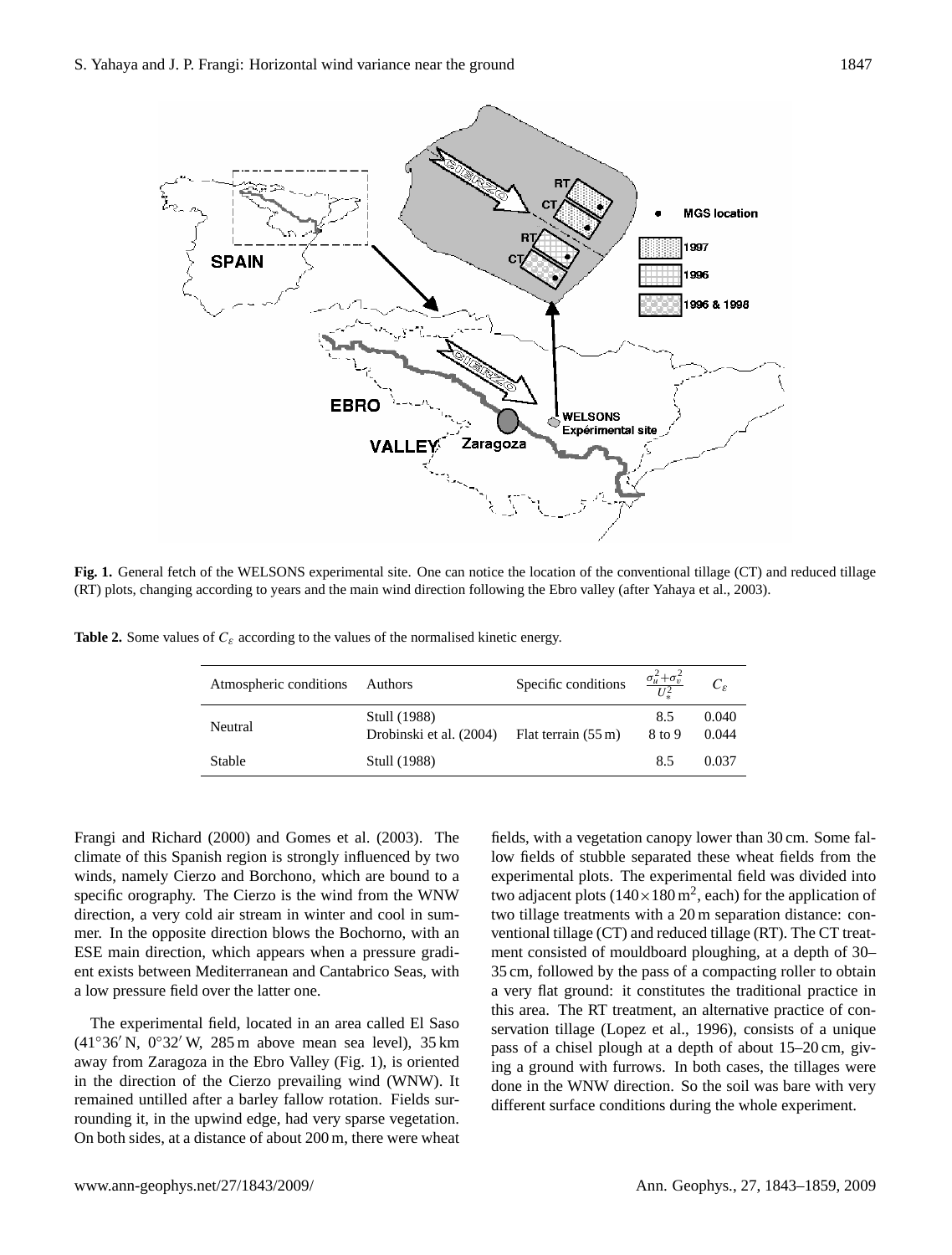

Fig. 2. Micro meteorological parameters measured during the experiment (Plot CT, 25 July 1997).

### **4.2 Instrumentation**

Two micrometeorological ground station (MGS) systems S (Frangi and Richard, 2000) have been developed and set up on the experimental field to study the dynamical characteristics of the soil surface and the energy budget partitioning in both plots. They were installed in the downwind edge of the field so as to monitor the fetch effects. The devices measure the energy budget parameters: wind speed and direction, air temperature and vapor pressure at two levels, net radiation and ground heat flux, soil and surface temperature, and atmospheric pressure. In addition, they record the wind profile every second, through a set of 5 cup anemometers installed along a 4 m height vertical mast (Frangi and Poullain, 1997). The five anemometer heights are 28, 53, 118, 203 and 402 cm. We notice that the bottom height complies with the recommendation of Fritschen and Gay (1979), which stated that the anemometer height should be fivefold greater than the roughness length,  $Z_0$  (i.e. 0.3 and 3 mm, respectively, in plots CT and RT, see Table 7) The two MGS are synchronized. The 1997 WELSONS experiment was conducted from 29 June to 25 September.

The mean wind velocity at the highest level of plot CT is around  $11 \text{ m s}^{-1}$  during the daytime of 25 July 1997 and the turbulence intensity confined between 12% and 16% throughout the same day at the same level (cf. Fig. 2).

# **4.3 Measurement uncertainty**

Some concerns could arise about the uncertainty of the measurement of the wind variance with cup anemometer. These concerns are of five orders: (i) the sampling error due to the fact that the sampling rate of the experiment is low; (ii) the spatial scales of the turbulence compared to the anemometer constant (iii) the instrumental error stemming from the inertial effects of the cup anemometer, (iv) the error due to the height variation and the ground proximity, and (v) the statistical atmospheric uncertainty.

First, let us consider the error related to the sampling rate. Then, the question is, from which eddy scale can a measurement be considered as having integrated the substance of the wind velocity variance? In a previous study, relating to the same experiment, Yahaya et al. (2003) showed that the length scales of the spectral peaks, range from 187 m (bottom level) to 522 m (upper level), on plot CT, and from 95 m to 450 m, on plot RT. So, in the light of these results, we can affirm that the sampling cut-off scales represent about a tenth of the energy containing ones. In terms of energy, the ratio must be even lower. A complementary study carried out in an urban area, at University Diderot (Paris 7), with a three-dimensional sonic anemometer (Campbell CSAT3), shows variance losses of about 10% between samplings of 32 and 1 Hz, for wind velocity around  $4 \text{ m s}^{-1}$  with turbulence intensity of about 40% (Yahaya, 2004). In addition,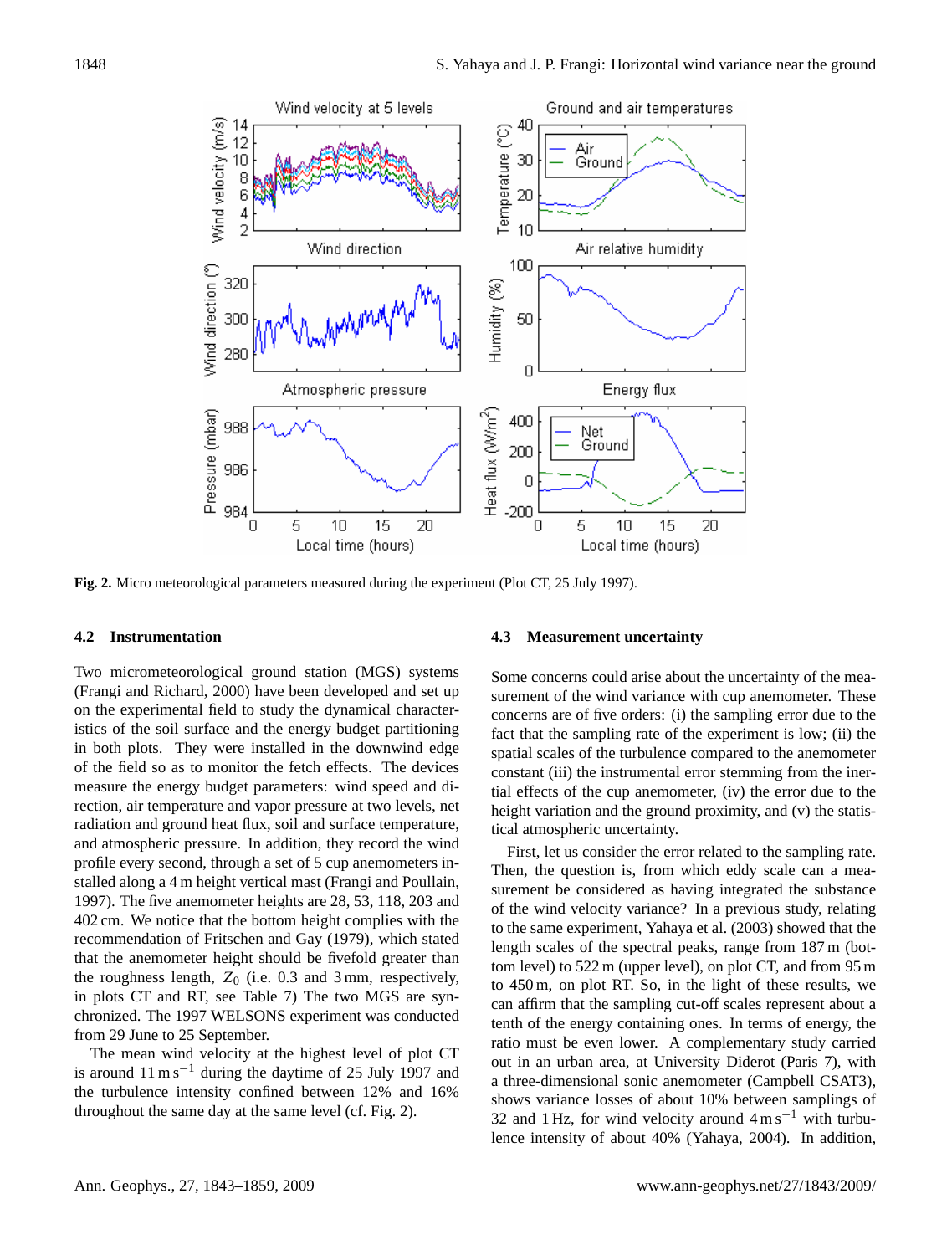this accordance between experimental data and the von Karman modelling spectra, notably in the upper frequency part, reinforces credit to the quality of the measurements (cf. Yahaya et al., 2003).

On the one hand, a previous study (cf. Yahaya et al., 2003) focused on the relationship between the turbulence structure and the terrain surface. The study considered the fourth levels of measurements of the two plots. The spectral gap, which separates the turbulent flow from the influences of the mean flow has been located. The location of the gap allowed determining the best sample's time interval separating the two scales of the flow. On the other hand, the study allowed verification that, the turbulence scales depend, not only on the height level, but also on the terrain roughness.

The instrumental error, which stems from the inertial effects of the cup anemometer, has been deeply studied in Yahaya and Frangi (2004). Given the anemometers' distance constants ( $L \approx 1.3 \pm 0.35$  m) and the mean wind velocity (cf. Fig. 2), the variance reduction due to the inertial effects was estimated at a small percentage. In this regard, Kristensen (1998) states that the overspeeding phenomenon of the cup anemometer is only relevant when the mean wind speed is concerned. Otherwise, it is possible to use a cup anemometer for measuring the fluctuating, streamwise velocity component with a spatial resolution that corresponds to almost that of a sonic anemometer.

Three phenomena could affect the measurement of the wind variance from one height to another. The first one is the proximity of the ground which could hinder the device efficiency. This question has already been dealt with in the previous section. The second one is the variation of the mean wind with height. As it has been reported, the mean distance constant of the studied anemometers is  $L=1.3$  m. The maximum accessible frequency, corresponding to the cutoff frequency at the amplitude attenuation coefficient  $\alpha = \sqrt{2}/2$  (cf. Guyot, 1997), is given by:

$$
f_{co} = \frac{U}{2\pi L} \tag{19}
$$

where  $U$  is the mean wind velocity. Given that the mean wind speeds, at the bottom levels, during the study period (25 July 1997; 07:00–17:00 LT), are 8.0 and  $6.7 \text{ m s}^{-1}$  on plots CT and RT, thus the maximum accessible frequencies are 0.9 and 0.8 Hz. These frequencies are greater than the sampling Nyquist frequency of the experiment (i.e. 0.5 Hz). For the higher levels, where the mean wind speeds are higher, the anemometers accuracy is then better. The third phenomenon is linked to the variation of the embraced spectrum, which also changes with heights. The spectral cut toward higher wave numbers with increasing altitude makes the spectral range wider for lower levels, i.e.:

$$
\kappa_{s1} = \frac{2 \pi}{T_s U} = \frac{2 \pi k}{U_* T_s \ln\left(\frac{z_1}{Z_0}\right)} > \kappa_{s5} = \frac{2 \pi k}{U_* T_s \ln\left(\frac{z_5}{Z_0}\right)} \quad (20)
$$

where  $z_1$  and  $z_5$  are heights at levels 1 and 5,  $\kappa_s$  and  $T_s$  are the sampling wave number and period,  $U_*$  the friction velocity, k the von Karman constant and  $Z_0$  the roughness length. This has the effect of increasing the lower altitude variance whereas the aim of this study is to show that the variance decreases with decreasing altitude. So this phenomenon will have no effect on the conclusion of this paper.

Even if the cutoff frequency,  $f_{co}$ , of the used anemometer is about 2 Hz in temporal mode, its upper frequency limit attains 12 Hz as it is reported in Yahaya and Frangi (2004). In fact, the sampling rate of 1 Hz is an average of the higher frequencies measurement. The effective frequency measurement of the anemometer, as well as the upper frequency limit, are determined by the mean wind velocity.

The relative statistical atmospheric uncertainty of the second moment, for a Gaussian distribution with zero mean, is given by Lumley and Panofsky (1964):

$$
Err = 2\sqrt{\frac{T_u}{T_s}}
$$
 (21)

where Err is the relative uncertainty,  $T_u$  the Eulerian time integral scale and  $T_s$  the sampling time interval. The time integral scale, which is given by the integral of the correlation function,  $\rho(t)$ , between 0 and  $\infty$ , represents the time scale within which the considered turbulent parameter remains auto-correlated. Table 3 gives the values of the Eulerian time integral scale  $T_u$ , stemming from a previous study relating to the same experiment (Yahaya et al., 2003). With these values, we determined the expected relative uncertainty on the variance measurement (second moment of the wind velocity), under the assumption of normal distribution, for an averaging interval of 14 min (see also Table 3). We notice that the parameter varies from 15% to 20% according to the considered height and the experimental site. It is possible to bring these figures to about 10% by increasing the average interval, for example to 30 min. But this conceivable operation is unlikely to change the results of this study.

#### **5 Results**

The wind data logged during the WELSONS experiment concern the bottom part of the ASL since the lowest anemometer is located at 0.25 m from the ground while the highest one is at 4 m (thus covering a height scale ratio of 16). This particularity of the experiment, due to its specific objectives, is expected to produce different results from common micro-meteorological experiments, which were carried out in the upper eddy surface layer to the shear surface layer (cf. Drobinski et al., 2004, for the subdivision of the surface layer).

The WELSONS experiment somewhat marks off from the cases reported in Sect. 2, since it took place in the very vicinity of the ground. At these heights, the ground effects become important and thus the roughness length becomes a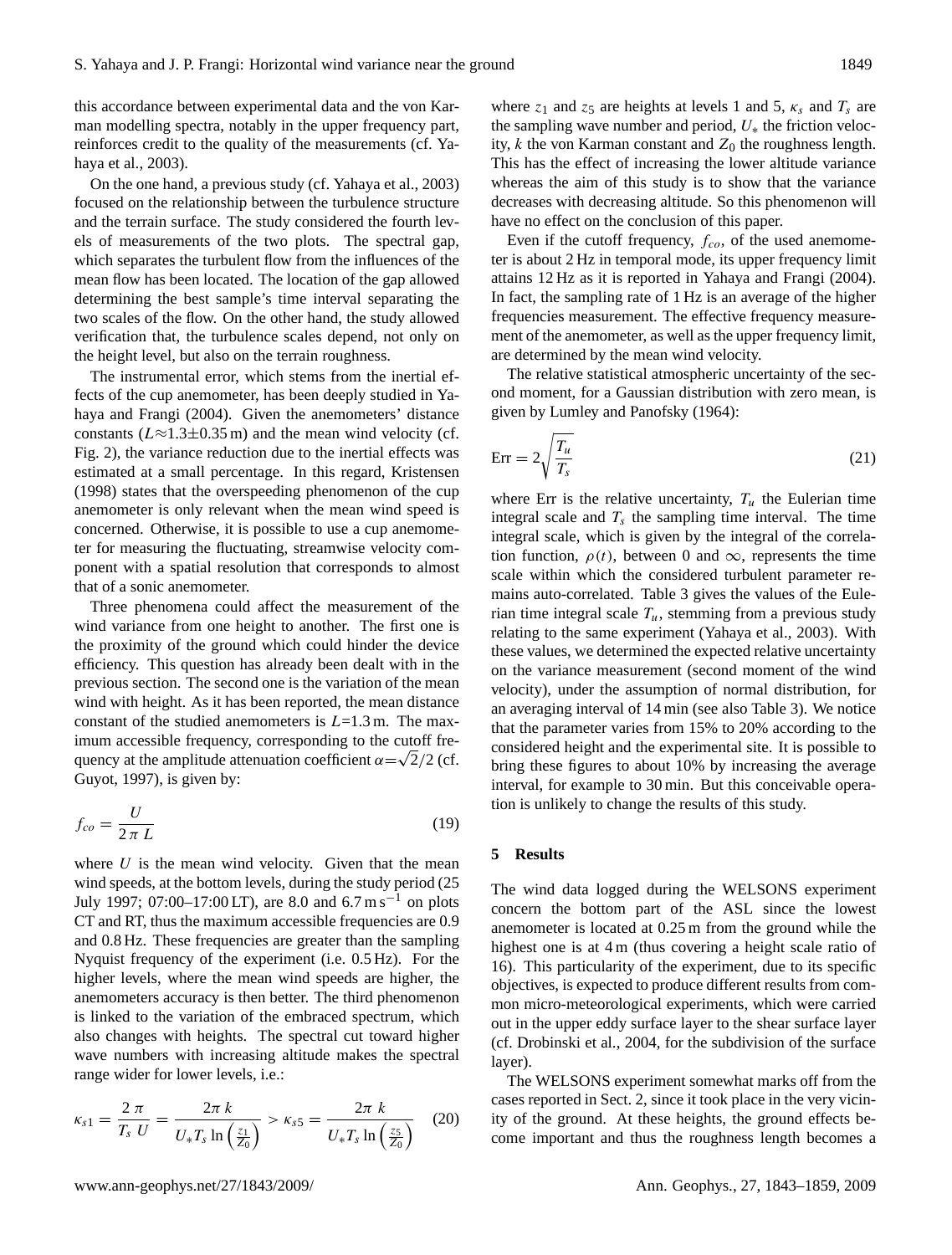**Table 3.** Statistical atmospheric uncertainty of the second moment (variance) for a Gaussian probability distribution. The integral scales stem from a previous study relating to the same experiment (Yahaya et al., 2003).

|              |                        | Plot CT      |             |              |                       | Plot RT      |             |
|--------------|------------------------|--------------|-------------|--------------|-----------------------|--------------|-------------|
|              | Integral scales, Euler |              | Relative    |              | Integral scale, Euler | Relative     |             |
| Height $(m)$ | Time(s)                | Length $(m)$ | uncertainty | Height $(m)$ | Time(s)               | Length $(m)$ | uncertainty |
| 0.28         | 5.48                   | 43.7         | 16%         | 0.29         | 4.26                  | 28.0         | 14%         |
| 0.53         | 5.85                   | 51.6         | 17%         | 0.54         | 4.52                  | 34.1         | 15%         |
| 1.18         | 6.72                   | 66.1         | 18%         | 1.19         | 5.08                  | 42.9         | 16%         |
| 2.03         | 7.21                   | 75.3         | 19%         | 2.03         | 5.74                  | 54.1         | 17%         |
| 4.04         | 8.17                   | 90.0         | 20%         | 4.03         | 7.19                  | 76.9         | 19%         |



Fig. 3. Dynamic parameters of that ASL (Plot CT, 25 July 1997).

ified by De Moor (1983). Monin-Obukhov length (Fig. 3) and the friction velocity is relevant parameter, as it is in the case reported by Solari (1987). In addition, Hedde and Durand (1994) and Pahlow et al. (2001) reported that, in some circumstances, the variances of the horizontal wind components depend on the height. Besides any thermal stability considerations, the layer studied in the WELSONS experiment is rather a dynamic one because the considered heights are negligible compared to the high (respectively 0.4 and  $0.5 \text{ m s}^{-1}$  in the two plots). These conditions of the occurrence of the dynamic layer were spec-

in order to remove the mean flow influences. The variances Since the study does not include the vertical wind component, the turbulent wind fluctuations were linearly detrended are calculated over 14 min time intervals to match with the friction velocity and the roughness length data reported by Frangi and Richard (2000).

# **5.1 Modelling the profile of the horizontal wind variance**

Fig. 5, independently to the wind speed values and to the local time (thus to the stability parameter), there is a reduction of the horizontal wind variance as the anemometer height decreases. One can notice that the variance reduction is an As demonstrated in Sect. 3, Fig. 4 shows that, in the specific conditions of this experiment, the wind horizontal variance varies with the height. In this figure, as well as in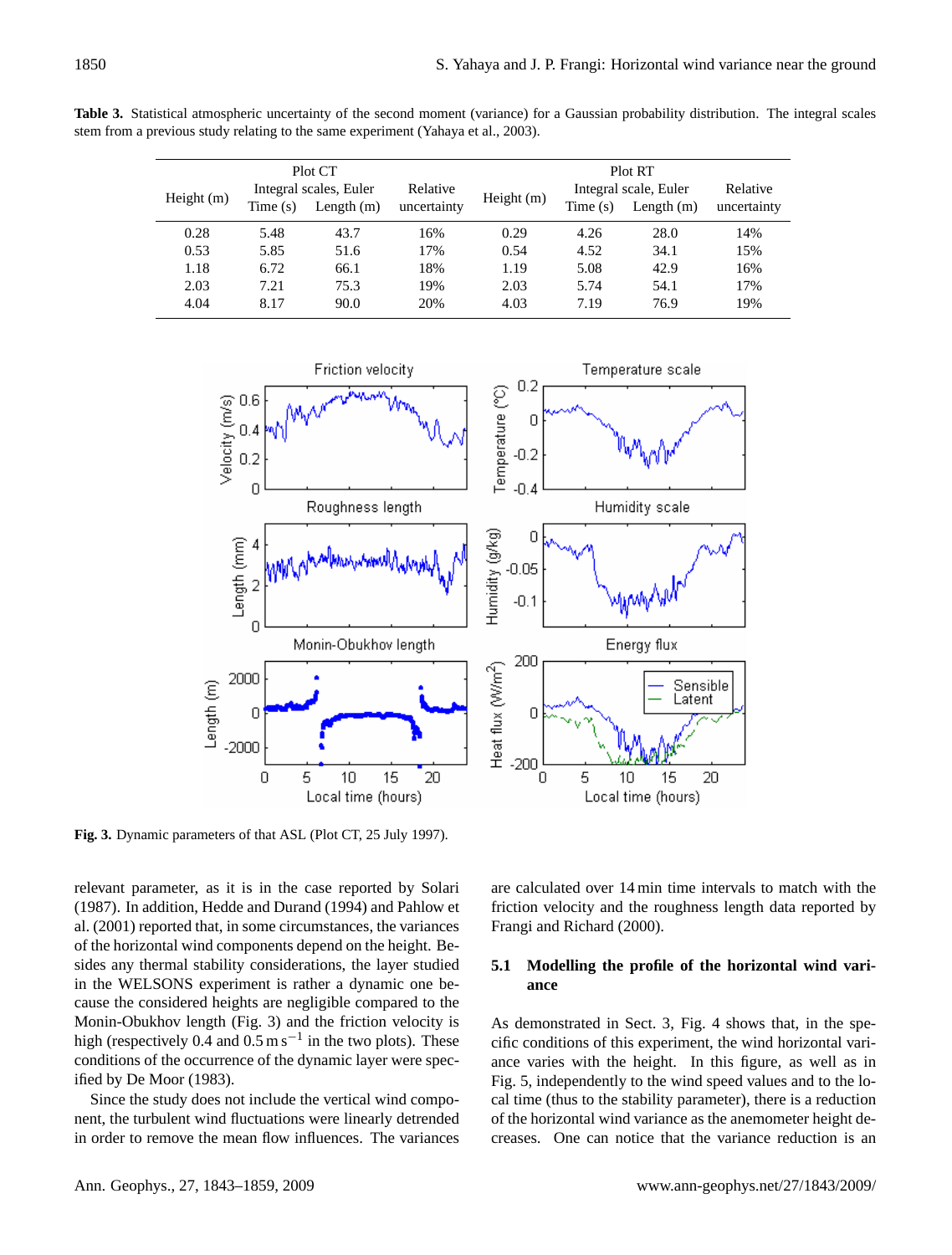

Fig. 4. Variation of the horizontal wind variance with height (Plot CT, 25 July 1997).



Fig. 5. Variance normalized by the square of the friction velocity as a function of height logarithm (Plot RT, 25 July 1997).

increasing function of the wind speed. Although the plots include some night data, however, the study concerns only the period 07:00–17:00 LT, where the mean wind is roughly stationary.

This reduction of the horizontal wind variance has been reported by Drobinski et al. (2004). Thus, they showed that, in the quasi-neutral flow, the normalised horizontal variances increase between the ground and 0.015  $Z_i$  (i.e., about 10 m), where they reach a maximum, then decrease with height.

locity, is a linear function of the logarithm of the height. The tably the values of the frictio in 97% of cases at plot RT. also notice in Table 4 that the linear correlation coefficient previously published (Frangi and Richard, 2000). One can Recalling Eq. (18), it can be noticed, in Fig. 5 and Table 4, also notice in Table 4 that the linear correlation coefficient  $R^2$  is higher than 0.9 in 95% of the 475 cases at plot CT and data of this analysis, notably the values of the friction velocity, stem from the MW method where the results have been<br>previously published (Frangi and Richard, 2000). One can that the variance, normalised by the square of the friction veity, stem from the MW method where the results have been

This confirms the validity of the previous approximations and of the model stemming from the RDT and proposed by Carlotti (2001). However, it can be noticed that, on the contrary to the Carlotti's relationship, Fig. 4 shows that the variance is a growing function of  $z$ . This is in accordance with the prediction of Drobinski et al. (2004).

As the variance measured by cup anemometers,  $\sigma_h^2$ , is the sum of the longitudinal and transversal variance, from Eq. (18), we have:

$$
\frac{\sigma_h^2}{U_*^2} = \frac{\overline{u'^2} + \overline{v'^2}}{U_*^2} = \alpha \ln\left(\frac{z}{Z_0}\right) - \delta \tag{22}
$$

Combining Eqs. (18) and (22), we have a relationship between b and  $-\ln(Z_0)$  in the form of:

$$
b = -(\delta + \alpha \ln(Z_0))\tag{23}
$$

It can be noticed, in Table 4, that  $\alpha$  is roughly constant in the two plots while the roughness length increases tenfold and the friction velocity by 25% from plot CT to plot RT.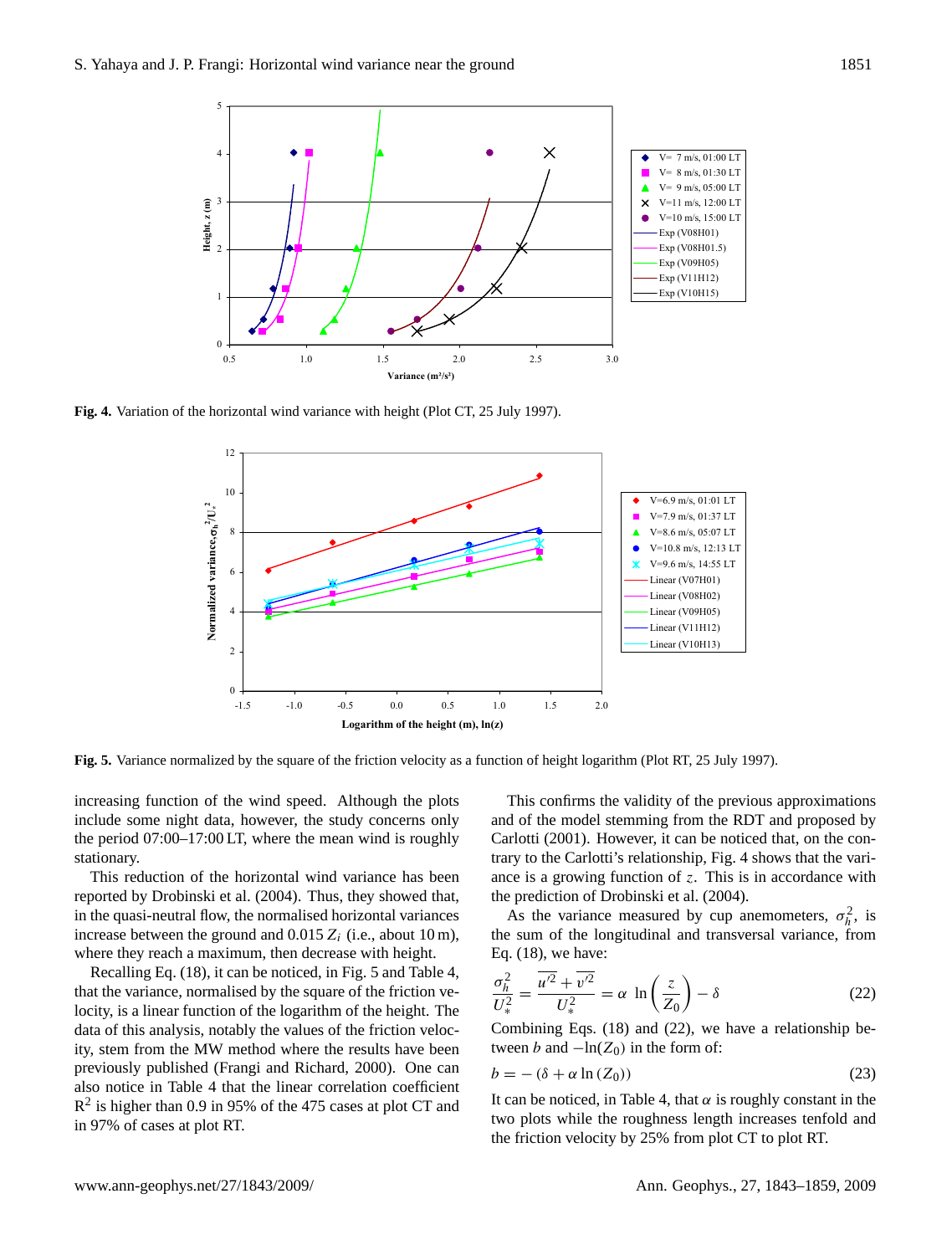| $R^2$ > 0.90 (total of cases = 475) |     | Slope, $\alpha$<br>Average<br>Variation coefficient |     | Intercept, <i>b</i><br>Variation coefficient<br>Average |     | $-\ln(Z_0)$ |
|-------------------------------------|-----|-----------------------------------------------------|-----|---------------------------------------------------------|-----|-------------|
| Plot CT                             | 95% | 1.160                                               | 32% | 8.074                                                   | 15% | 8.11        |
| Plot RT                             | 97% | 1.156                                               | 26% | 5.311                                                   | 17% | 5.81        |

**Table 4.** Linear regression parameters of the function  $\sigma_h^2/U_*^2 = f(\ln(z)) = \alpha \ln(z) + b$ , using the values of  $U_*$  stemming from the MW method.

**Table 5.** Values of  $\alpha$  and correlation between "b" and  $Z_0$ , according to the determination methods of  $U_*$  and  $Z_0$ .

| Considered plot |       | Constant $\alpha$ according to the<br>determination method of $U_*$ : | Correlation between b and $-\ln(Z_0)$ according<br>to the determination method of $Z_0$ : |                           |  |
|-----------------|-------|-----------------------------------------------------------------------|-------------------------------------------------------------------------------------------|---------------------------|--|
|                 |       | MW Method Simple logarithmic method MW method                         |                                                                                           | Simple logarithmic method |  |
| Plot CT         | .160  | 1.22                                                                  | 0.21                                                                                      | 0.36                      |  |
| Plot RT         | 1.156 | .18                                                                   | 0.56                                                                                      | 0.46                      |  |

**Table 6.** Experimental values of the remainder, δ.

| Considered Level 1 Level 2 Level 3 Level 4 Level 5<br>plot |      |      |      |      |      |
|------------------------------------------------------------|------|------|------|------|------|
| Plot CT                                                    | 1.45 | 1.35 | 1.51 | 1.36 | 1.44 |
| Plot RT                                                    | 1.41 | 1.25 | 1.41 | 1.29 | 1.38 |

Besides the accuracy of the anemometers, the experimental value of  $\alpha$  also depends on the determination method of  $U_*$  and  $Z_0$ . Thus, Table 5 presents the values of  $\alpha$  and of the correlation between "b" and  $Z_0$  (cf. Eq. 23) according to the methods used for the determination of  $U_*$  and  $Z_0$ . These parameters have been calculated through the MW method, introduced by Frangi and Richard (2000), which takes into account the energy budget parameters, and through the logarithmic model of the mean wind velocity, neglecting thermal effects (cf. Appendix D). Thus, we state that  $\alpha$  varies by less than 3%, between the two plots, no matter the used method, while the correlation between b and  $-\ln(Z_0)$  is higher with the logarithmic model method. This correlation has been evaluated through the 475 case studies with the imbedded Microsoft Excel function of the working computer.

In Table 6, it can be noticed that the values of the remainder,  $\delta$ , of Eq. (22), are constant and do not depend on the experimental plots and neither on the anemometer heights. In addition, a strong correlation has been noticed between "b" and the roughness length, particularly when the latter is determined through the mean velocity logarithmic model, neglecting thermal effects. Figure 6 suggests that the slope of the linear regression between "b" and  $-\ln(Z_0)$  is very close to  $\frac{1}{2}$ , in the two plots. However, the vertical intercept of the regression is somewhat different from zero.



**Fig. 6.** Linear regression between the ratio  $b'/a'$  and the opposite of the logarithm of the roughness length.



Fig. 7a. Friction velocity. Comparison between the statistical method MW and the variance method (Plot CT, 25 July 1997).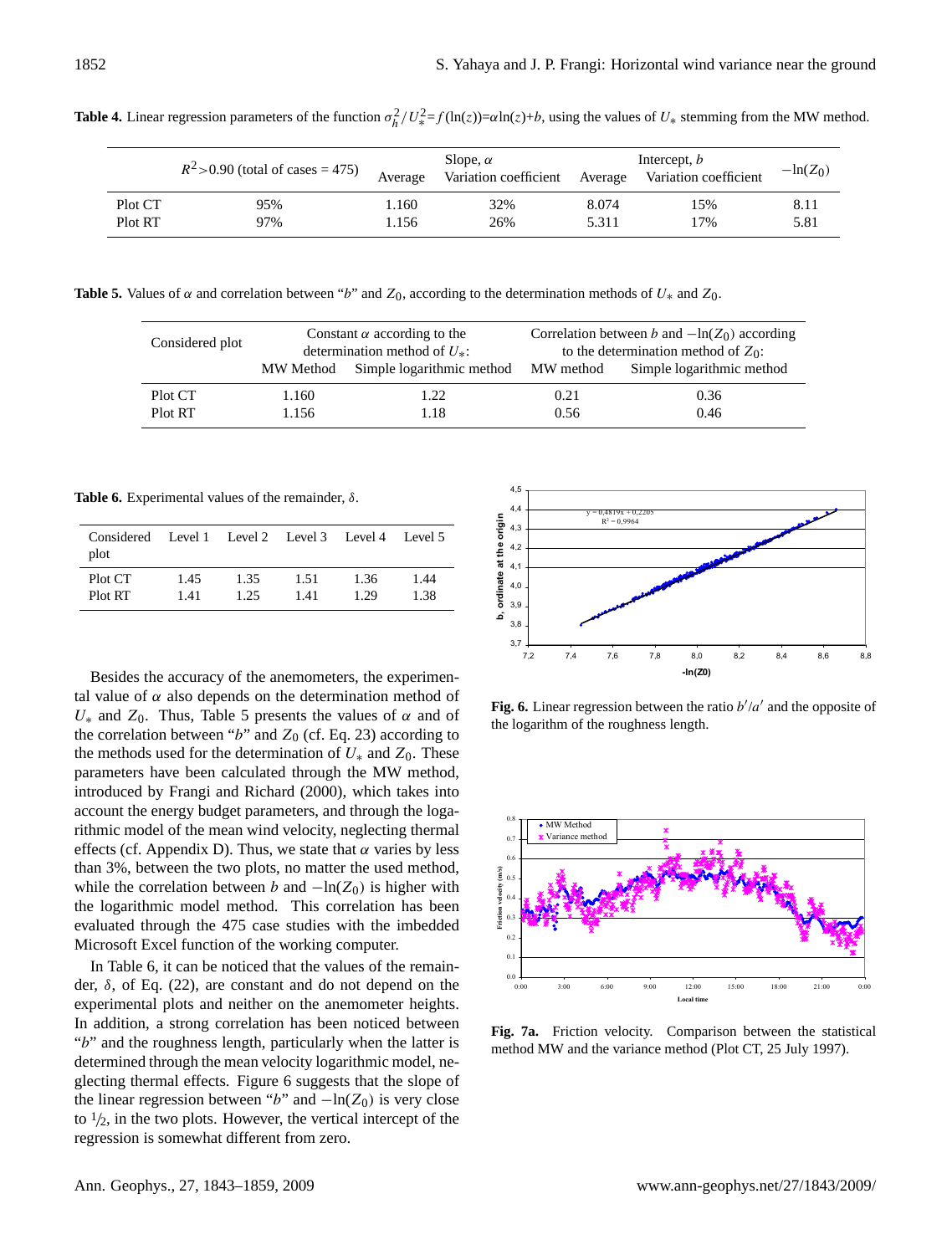

**Fig. 7b.** Friction velocity. Comparison between the statistical method MW and the variance method (Plot RT, 25 July 1997).



Fig. 8a. Roughness length. Comparison between the statistical method MW and the variance method (Plot CT, 25 July 1997).

#### $\mathbf{R}$ **5.2 Determination of the friction velocity and the roughness length from the profile of the horizontal wind variance**

tion is rewritten in the form: and the roughness length, in order to show that the equation to determine, exclusively from Eq. (22), the friction velocity fined constants  $\alpha$  and  $\delta$  (cf. Tables 5 and 6), it is proposed **Opposite the logarity of the roughless length**<br>and relationships a logarity of the rough of the rough of the rough of the rough of the rough of the rough of t<br>and relationships a logarity of the rough of the rough of the After adopting the experimental value of the previously decan be used in a way or a reverse. For this purpose, this equa-

$$
\sigma_h^2 = \alpha U_*^2 \ln(z) - U_*^2 (\alpha \ln(Z_0) + \delta)
$$
 (24a)

This can be rewritten as:

$$
\sigma_h^2 = a_1 \ln(z) + b_1 \tag{24b}
$$

with  $a_1 = \alpha U_*^2$  and  $-\ln(Z_0) = \frac{b_1}{a_1}$  $\frac{b_1}{a_1} + \frac{\delta}{\alpha}$ .

 $Z_0$ , may be determined, through linear regression, from The friction velocity,  $U_*$ , and the roughness length, Eq. (23b), by using the measurements of the five anemometer levels.

Figures 7a, b, 8a and b compare the values of the friction velocity and the roughness length stemming from the variance Eq. (23b) and those determined by Frangi and Richard (2000), through the statistical method MW. Table 7 completes the comparison between the two data sets by presenting the mean values and the correlation coefficients. Thus,



Fig. 8b. Roughness length. Comparison between the statistical method MW and the variance method (Plot RT, 25 July 1997).



**Fig. 9.** Variance. Comparison between the experimental and the modeled data, for  $\alpha = 1.20$  and  $\delta = 1.36$  (Plot RT, Level 2).

a good agreement is noticed between the two methods with a correlation of about 0.9 for the friction velocity. For the roughness length, which varies slightly, the correlation coefficients are somewhat lower.

# **5.3 Generation of the horizontal wind variance from the friction velocity and the roughness length**

file of the mean wind velocity (neglecting thermal effects). From Eq. (23a), and after adopting the experimental value of  $\alpha$  and  $\delta$  (cf. Tables 5 and 6), we can generate the variance for every anemometer height. It is to be specified that  $α$  and  $β$  have been determined through the combination of five measurement levels. Now, the same constants will be used for each given single level. Figure 9 presents a comparison between the experimental and the modeled variance data (cf. Eq. 21). The friction velocity and the roughness length values were calculated through the logarithmic pro-Table 8 reports the parameters of the linear regression between the modelling and the experimental data, for the five anemometer heights of each plot. It may be noticed that the linear correlation coefficient, the slope and the vertical intercept indicate good agreement between the two data sets. Comparable results were also obtained with the friction velocity and the roughness length calculated through the statistical method MW.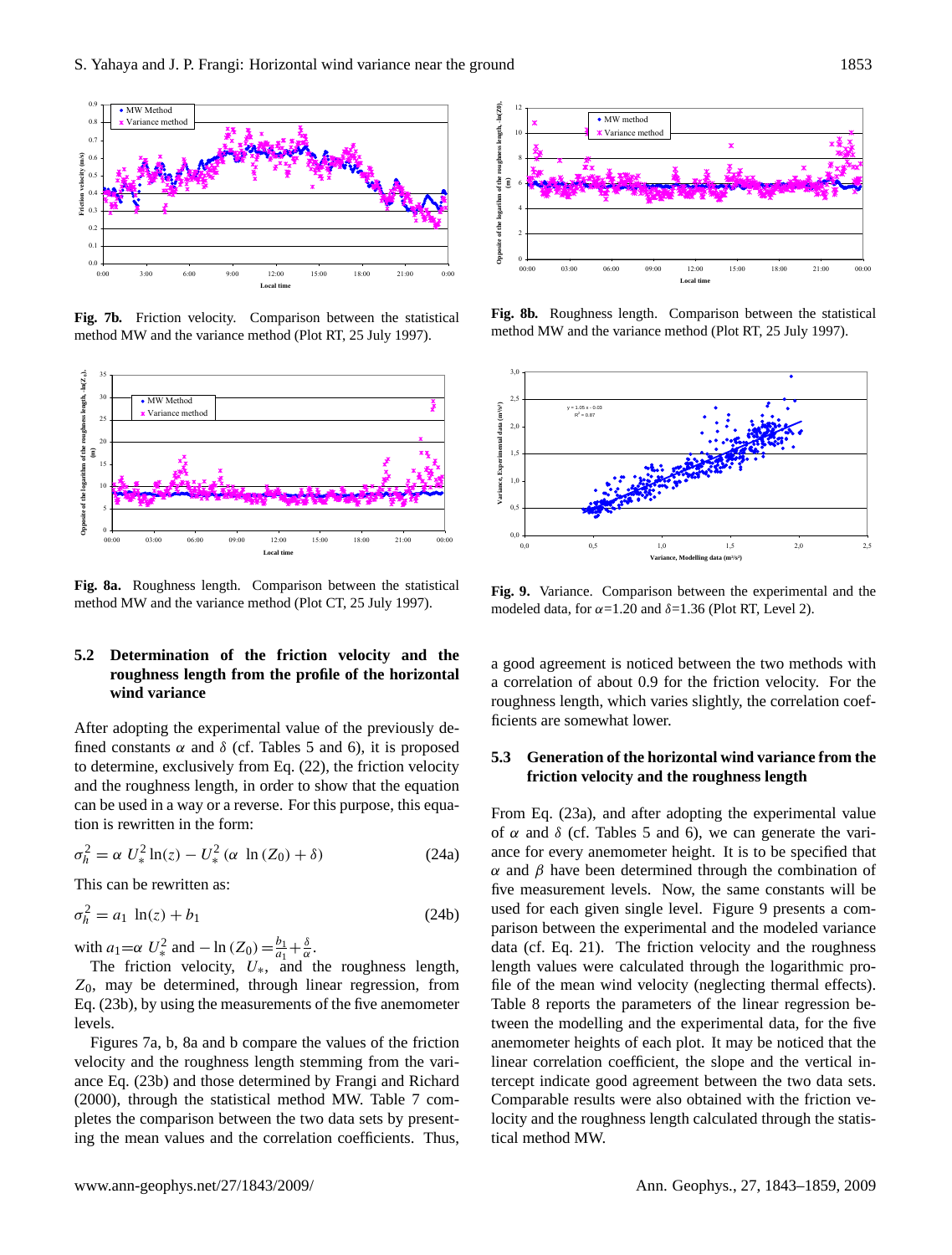|                                                      |                                       | Plot CT | Plot RT |
|------------------------------------------------------|---------------------------------------|---------|---------|
|                                                      | Statistical method MW                 | 0.41    | 0.51    |
| Mean values of the friction velocity, $U_*$          | Variance method                       | 0.41    | 0.51    |
|                                                      | Correlation between the two data sets | 0.86    | 0.87    |
|                                                      | Statistical method MW                 | 8.14    | 5.82    |
| Mean values of the logarithm of the roughness length | Variance method                       | 8.79    | 5.98    |
|                                                      | Correlation between the two data sets | 0.71    | 0.35    |

**Table 7.** Comparison parameters between the values of the friction velocity and the roughness stemming from the statistical method MW and the variance method, for  $\alpha$ =1.16 and  $\delta$ =1.4 (25 July 1997, over 24 h).

**Table 8.** Horizontal wind variance. Linear regression parameters between the experimental and the modelling data,  $\alpha$ =1.20 and  $\delta$ =1.36.

|         |         | Linear correlation coefficient $(R^2)$ | Slope $(a)$ | Vertical intercept $(b)$ | Ratio of $ b $ to mean variance |
|---------|---------|----------------------------------------|-------------|--------------------------|---------------------------------|
|         | Level 1 | 0.88                                   | 1.02        | $-0.02$                  | 2%                              |
|         | Level 2 | 0.87                                   | 1.06        | $-0.04$                  | 3%                              |
| Plot CT | Level 3 | 0.86                                   | 1.07        | $-0.09$                  | 6%                              |
|         | Level 4 | 0.84                                   | 1.07        | $-0.07$                  | 5%                              |
|         | Level 5 | 0.85                                   | 1.13        | $-0.18$                  | 10%                             |
|         | Level 1 | 0.88                                   | 1.09        | $-0.01$                  | 1%                              |
|         | Level 2 | 0.87                                   | 1.05        | $-0.03$                  | 2%                              |
| Plot RT | Level 3 | 0.84                                   | 1.01        | $-0.08$                  | 6%                              |
|         | Level 4 | 0.83                                   | 0.97        | $-0.06$                  | 4%                              |
|         | Level 5 | 0.83                                   | 0.98        | $-0.16$                  | 9%                              |

It appears that the studied model gives values of the horizontal wind variance in good agreement with experimental data. Thus, it can be used for more accurate modelling of parameters involving the variance or the standard deviation of the horizontal wind (e.g. wind velocity peak or gust factors, rate of TKE transport, etc.)

# **6 Conclusion**

This study showed that, in the vicinity of the ground, the variance of the horizontal wind varies logarithmically with height. The parameters of the logarithmic function include the friction velocity and the roughness length scale. Thus, the study leads to a formulation of the similarity universal function of the horizontal wind variance, near the ground, i.e.:

$$
\frac{\sigma_h^2}{U_*^2} = f_{\sigma_h} \left( \frac{z}{Z_0} \right) = \alpha \ln \left( \frac{z}{Z_0} \right) - \delta \tag{25}
$$

where  $\alpha$  and  $\delta$  are two constants. As a matter of fact, the values of  $\alpha$  varies by less than 3%, between the plots, while the roughness length increases tenfold and the friction velocity by 25% from plot CT to plot RT (cf. Table 4). The values of  $\delta$  reveal to be independent from the experimental plots and the anemometer heights (cf. Table 6).

The model, introduced by this study, allowed us to determine the friction velocity and the roughness length in good accordance with data provided by other methods, such as the MW method or the mean velocity logarithmic profile method (cf. Table 7).

These results could be used for accurate calculations of the wind velocity standard deviation and variance in models involving these two parameters (e.g., wind velocity peak or gust factors). They could also be used in the evaluation the TKE transport rate near the ground.

Further studies are necessary to investigate the limits of the model, the validity of which is presently limited to a few meters, and under the limiting assumptions made herein. Future studies will also have to confirm the values of constants  $α$  and  $δ$ .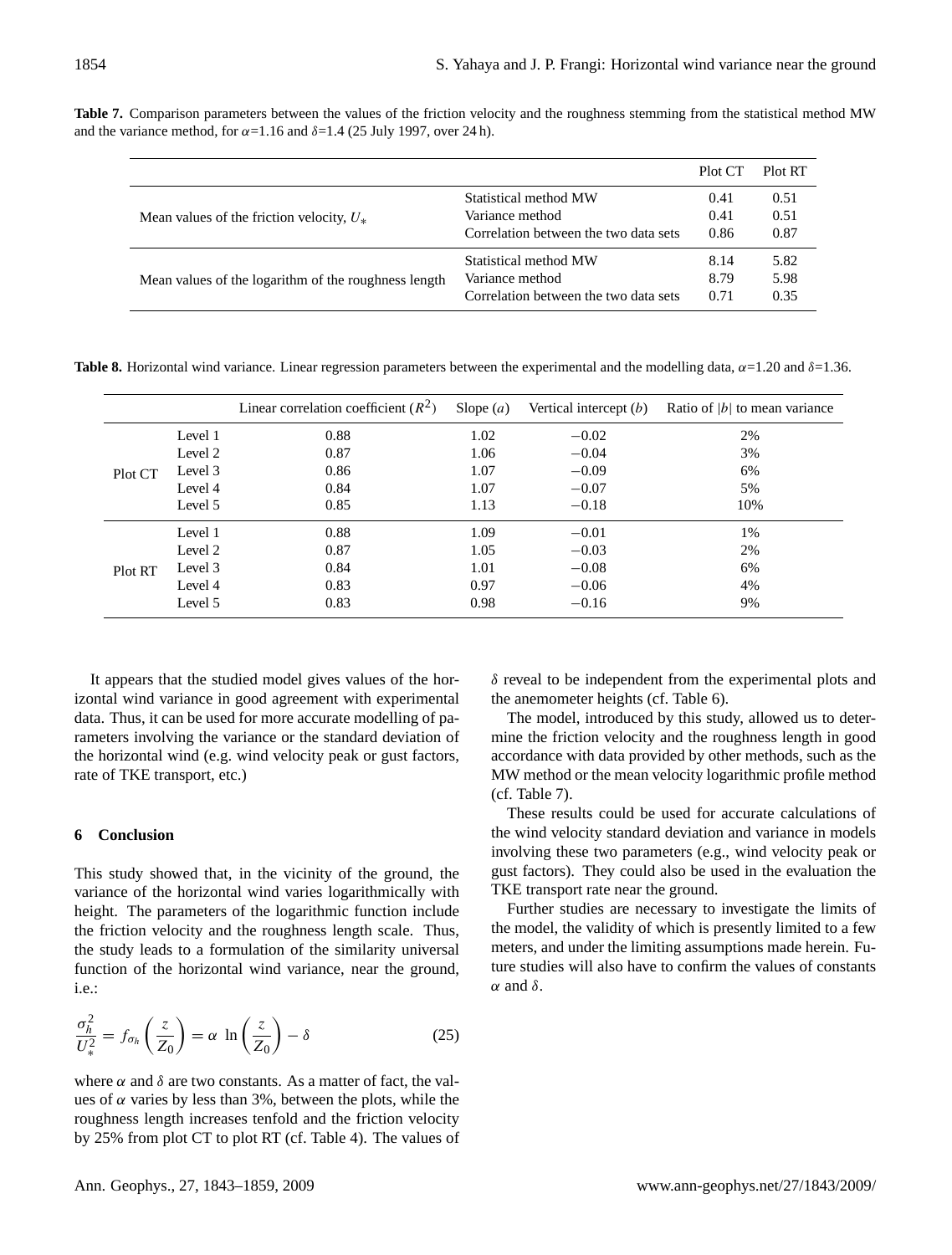# **Abbreviations and acronyms**

| <b>ABL</b>     | Atmospheric Boundary Layer            |
|----------------|---------------------------------------|
| <b>ASL</b>     | Atmospheric Surface Layer             |
| <b>CT</b>      | Conventional Tillage                  |
| <b>ESE</b>     | East-South-East                       |
| <b>ESL</b>     | Eddy Surface Layer                    |
| <b>MGS</b>     | Micrometeorological Ground Station    |
| <b>MW</b>      | Statistical method of the computation |
|                | of the ASL parameters, introduced by  |
|                | Frangi and Richard (2000)             |
| <b>RDT</b>     | Rapid Distortion Theory               |
| <b>RT</b>      | <b>Reduced Tillage</b>                |
| <b>TKE</b>     | Turbulent kinetic energy              |
| <b>WELSONS</b> | Wind Erosion and Losses of Soil Nu-   |
|                | trients in semiarid Spain             |
| WNW            | West-North-West                       |

# **List of symbols**

- a Constant, generally slopes of linear regressions
- b Constant, generally the vertical intercept of linear regressions
- C Constant
- $c_{ij}$  Constant of order one
- $C_K$  Constant relating to the parameterization of the eddy diffusivity
- $C_{\varepsilon}$  Constant relating to the equation of the TKE dissipation rate
- $\overline{e}$  Mean kinetic energy
- $E_{11}$  longitudinal velocity spectrum
- Err Relative uncertainty
- $f_{\text{max}}$  Maximum frequency accessible by a cup anemometer
- $f_{\sigma_h}$  Universal function related to the horizontal wind variance
- k Von Karman constant
- $K$  Eddy diffusivity
- $K_u$  Eddy viscosity relating to the momentum
- l TKE dissipation length scale
- L TKE dissipation length scale
- L Monin-Obukhov length, Distance constant of the cup anemometer
- T Averaging time interval
- $T_s$  Time, sampling rate
- $T_u$  Time integral scale
- $u$  Longitudinal wind velocity
- $U$  Mean wind velocity
- $U_*$  Friction velocity
- v Transversal wind velocity
- $w$  Vertical wind velocity
- z Height
- $Z_0$  Roughness length
- $Z_i$  Daytime atmospheric boundary layer depth  $Z_h$  Atmospheric boundary layer depth
- Atmospheric boundary layer depth
- α Constant, slope of variance profile
- $\beta_{13}$  Unknown shear parameter
- $\beta_u$  Constant ratio between the longitudinal wind variance and the square of the friction velocity
- $\gamma$  Proportionality "constant" between the eddy viscosity and the eddy diffusivity
- $\delta$  Constant relating to the universal function
- $\epsilon$  TKE dissipation rate
- ζ Stability parameter
- $\kappa$  Wave number
- $\Lambda$  Length scale characterising the lower limit of the –1 range in the spectrum
- $\sigma$  Standard deviation
- $\sigma_h^2$ Horizontal wind variance measured by cup anemometers
- $\sigma_u$  Longitudinal wind standard deviation

### **Appendix A**

The Navier-Stockes equations of the turbulent flow for each wind component, using the Einstein notations (with summation on  $j$ ), are:

$$
\frac{\partial \overline{u_i'^2}}{\partial t} + \overline{u_j} \frac{\partial \overline{u_i'^2}}{\partial x_j} = 2\delta_{i3} g \frac{\overline{u_i' \theta_v'}}{\overline{\theta_v}} - 2\overline{u_i' u_j'} \frac{\partial \overline{u_i}}{\partial x_j} - \frac{\partial (\overline{u_j' u_i'^2})}{\partial x_j}
$$

$$
-\frac{2}{\overline{\rho}} \frac{\partial (\overline{u_i' p'})}{\partial x_i} - 2\varepsilon_i
$$
(A1)

with  $\varepsilon_i = v \left( \frac{\partial u'_i}{\partial x_j} \right)^2$ .

By choosing the  $x$ -axis aligned with the mean wind  $(\overrightarrow{ox}$ =mean wind vector) and the z-axis the upward vertical  $(\overrightarrow{o}z$ =upward vertical), then we have:  $\overline{V}=0$  et  $\overline{W}=0$ . For a steady flow, the previous equations become for each component:

$$
\overline{u}\frac{\partial \overline{u'^2}}{\partial x} = -2\left(\overline{u'^2}\frac{\partial \overline{u}}{\partial x} + \overline{u'v'}\frac{\partial \overline{u}}{\partial y} + \overline{u'w'}\frac{\partial \overline{u}}{\partial z}\right) \n- \left(\frac{\partial \overline{u'^3}}{\partial x} + \frac{\partial \overline{v'}u'^2}{\partial y} + \frac{\partial \overline{w'}u'^2}{\partial z}\right) - \frac{2}{\overline{\rho}}\frac{\partial \overline{u'p'}}{\partial x} - 2\varepsilon_1(\text{A2a})
$$

$$
\overline{u}\frac{\partial \overline{v'^2}}{\partial x} = -\left(\frac{\partial \overline{u'v'^2}}{\partial x} + \frac{\partial \overline{v'^3}}{\partial y} + \frac{\partial \overline{w'v'^2}}{\partial z}\right) - \frac{2}{\overline{\rho}}\frac{\partial \overline{v'p'}}{\partial y} - 2\varepsilon_2 \quad \text{(A2b)}
$$

$$
\overline{u}\frac{\partial \overline{w'^2}}{\partial x} = 2g \frac{\overline{w'\theta_v'}}{\overline{\theta_v}} - \left(\frac{\partial \overline{u'w'^2}}{\partial x} + \frac{\partial \overline{v'w'^2}}{\partial y} + \frac{\partial \overline{w'^3}}{\partial z}\right) \n- \frac{2}{\overline{\rho}} \frac{\partial \overline{w'p'}}{\partial z} - 2\varepsilon_3
$$
\n(A2c)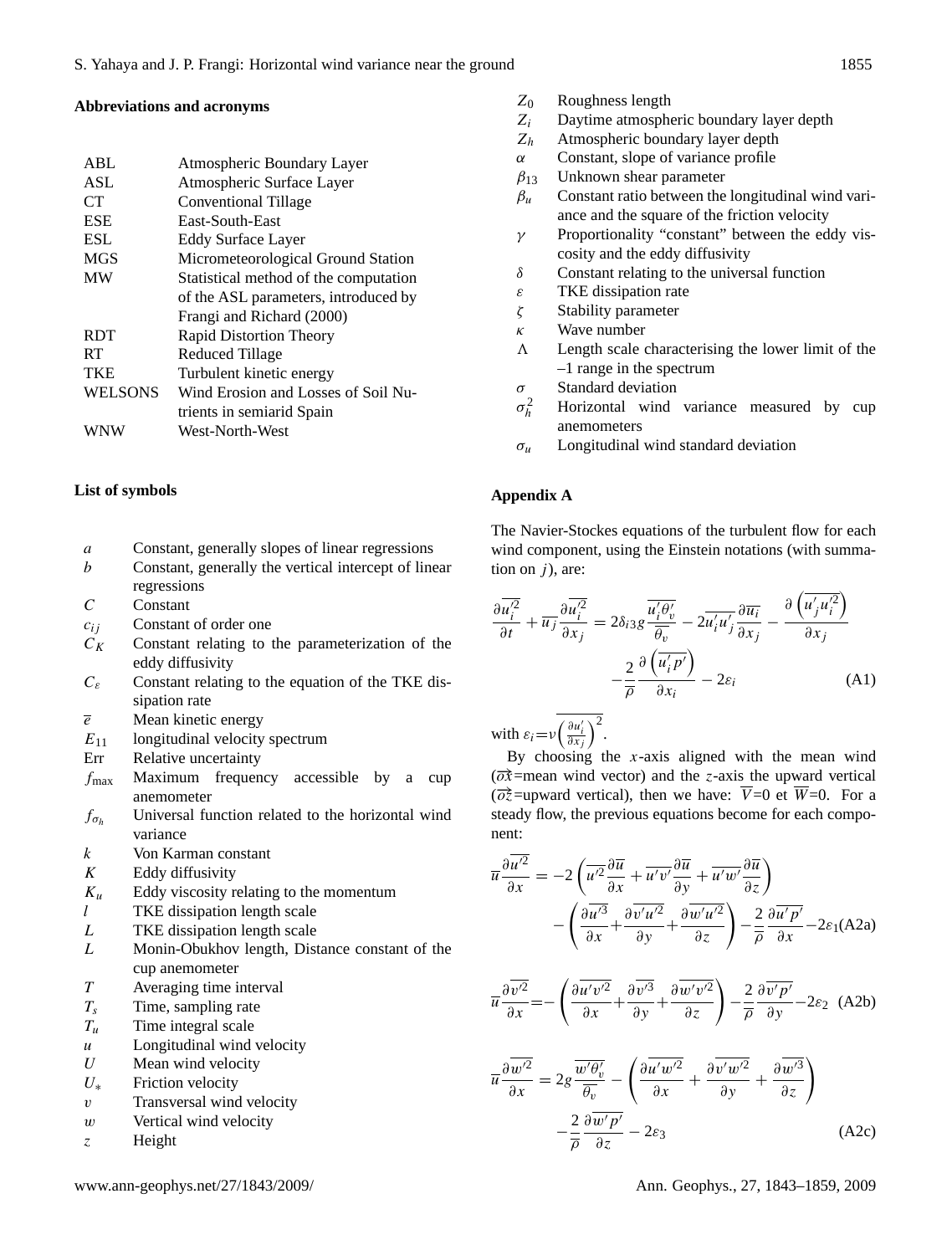Summing Eqs. (A2a) and (A2b) yields:

$$
\overline{u} \frac{\partial \left(\overline{u'^2} + \overline{v'^2}\right)}{\partial x} = -2 \left(\overline{u'^2} \frac{\partial \overline{u}}{\partial x} + \overline{u'v'} \frac{\partial \overline{u}}{\partial y} + \overline{u'w'} \frac{\partial \overline{u}}{\partial z}\right) \n- \left(\frac{\partial \overline{u'^3}}{\partial x} + \frac{\partial \overline{v'u'^2}}{\partial y} + \frac{\partial \overline{w'u'^2}}{\partial z}\right) + \n- \left(\frac{\partial \overline{u'v'^2}}{\partial x} + \frac{\partial \overline{v'^3}}{\partial y} + \frac{\partial \overline{w'v'^2}}{\partial z}\right) \n- \frac{2}{\overline{\rho}} \left(\frac{\partial \overline{u'p'}}{\partial x} + \frac{\partial \overline{v'p'}}{\partial y}\right) - 2\left(\varepsilon_1 + \varepsilon_2\right) \quad (A3)
$$

It is generally admitted (Stull, 1988) that the transport terms of the pressure are lower than the ones relating to the turbulent kinetic energy. Thus, it can be written:

$$
\frac{\partial}{\partial x} \left( \overline{u'v'^2} + \frac{2}{\overline{\rho}} \overline{u'p'} \right) \approx \frac{\partial \overline{u'v'^2}}{\partial x} \quad \text{and} \quad \frac{\partial}{\partial y} \left( \overline{v'^3} + \frac{2}{\overline{\rho}} \overline{v'p'} \right) \approx \frac{\partial \overline{v'^3}}{\partial y} \quad \text{(A4)}
$$

Thus, Eq. (A3) becomes:

$$
\overline{u} \frac{\partial \left(\overline{u'^2} + \overline{v'^2}\right)}{\partial x} = -2 \left(\overline{u'^2} \frac{\partial \overline{u}}{\partial x} + \overline{u'v'} \frac{\partial \overline{u}}{\partial y} + \overline{u'w'} \frac{\partial \overline{u}}{\partial z}\right) \n- \left(\frac{\partial \overline{u'^3}}{\partial x} + \frac{\partial \overline{v'}u'^2}{\partial y} + \frac{\partial \overline{w'}u'^2}{\partial z}\right) + \n- \left(\frac{\partial \overline{u'v'^2}}{\partial x} + \frac{\partial \overline{v'^3}}{\partial y} + \frac{\partial \overline{w'}v'^2}{\partial z}\right) \n-2(\varepsilon_1 + \varepsilon_2)
$$
\n(A5)

# **Appendix B**

Equation (15) is expressed:

$$
z^2 \frac{\partial^2 (\overline{e})^{3/2}}{\partial z^2} + z \frac{\partial (\overline{e})^{3/2}}{\partial z} - \frac{3C_{\varepsilon}}{2k^2 C_K} (\overline{e})^{3/2} = -\frac{3U_*^3}{2k^2 C_K} \quad (B1)
$$

otherwise:

$$
x^{2} f''(x) + x f'(x) + a f(x) = b
$$
 (B2)

with:

$$
x = z \text{ and } f(x) = (\overline{e})^{3/2}
$$

$$
a = \frac{-3C_{\varepsilon}}{2k^2 C_K} \text{ and } b = \frac{-3U_{*}^3}{2k^2 C_K}
$$

Equation (B2) can be rewritten:

$$
x^{2} f''(x) + x f'(x) + a \left( f(x) - \frac{b}{a} \right) = 0
$$
 (B3)

Assuming:

$$
g(x) = f(x) - \frac{b}{a}
$$
  
we have:

$$
x^{2}g''(x) + x g'(x) + a g(x) = 0
$$
 (B4)

It also can be assumed:

$$
g(x) = x^n h(x)
$$

which gives:

$$
x^{n+2} h''(x) + (2n+1) x^{n+1} h'(x) + (n^2+a) x^n h(x) = 0
$$
 (B5)

otherwise:

$$
x^{2} h''(x) + (2n + 1) x h'(x) = 0
$$
 (B6a)

with:

$$
n^2 = -a = \frac{3C_{\varepsilon}}{2k^2 C_K}
$$

Thus, it gives:

$$
x h''(x) + (2n + 1) h'(x) = 0
$$
 (B6b)

otherwise:

$$
(x h'(x))' + 2n h'(x) = 0
$$
 (B6c)

which gives:

$$
x h'(x) + 2n h(x) = C_1
$$
 (B7a)

otherwise:

$$
\frac{h'(x)}{C_1 - 2n \, h(x)} = \frac{1}{x}
$$
 (B7b)

Integrating the previous equation, we have:

$$
\ln\left[C_1 - 2n h(x)\right] = -2n \ln(x) + C_3 \tag{B8}
$$

After arrangements, we obtain:

$$
f(x) = C_5 x^n + C_6 x^{-n} + \frac{b}{a}
$$
 (B9)

Which leads to:

$$
\frac{\overline{e}}{U_*^2} = \left(\frac{1}{C_{\varepsilon}} + C_7 z^n + C_8 z^{-n}\right)^{2/3}
$$
 (B10)

with:

$$
n = \frac{1}{k} \sqrt{\frac{3C_{\varepsilon}}{2C_K}}
$$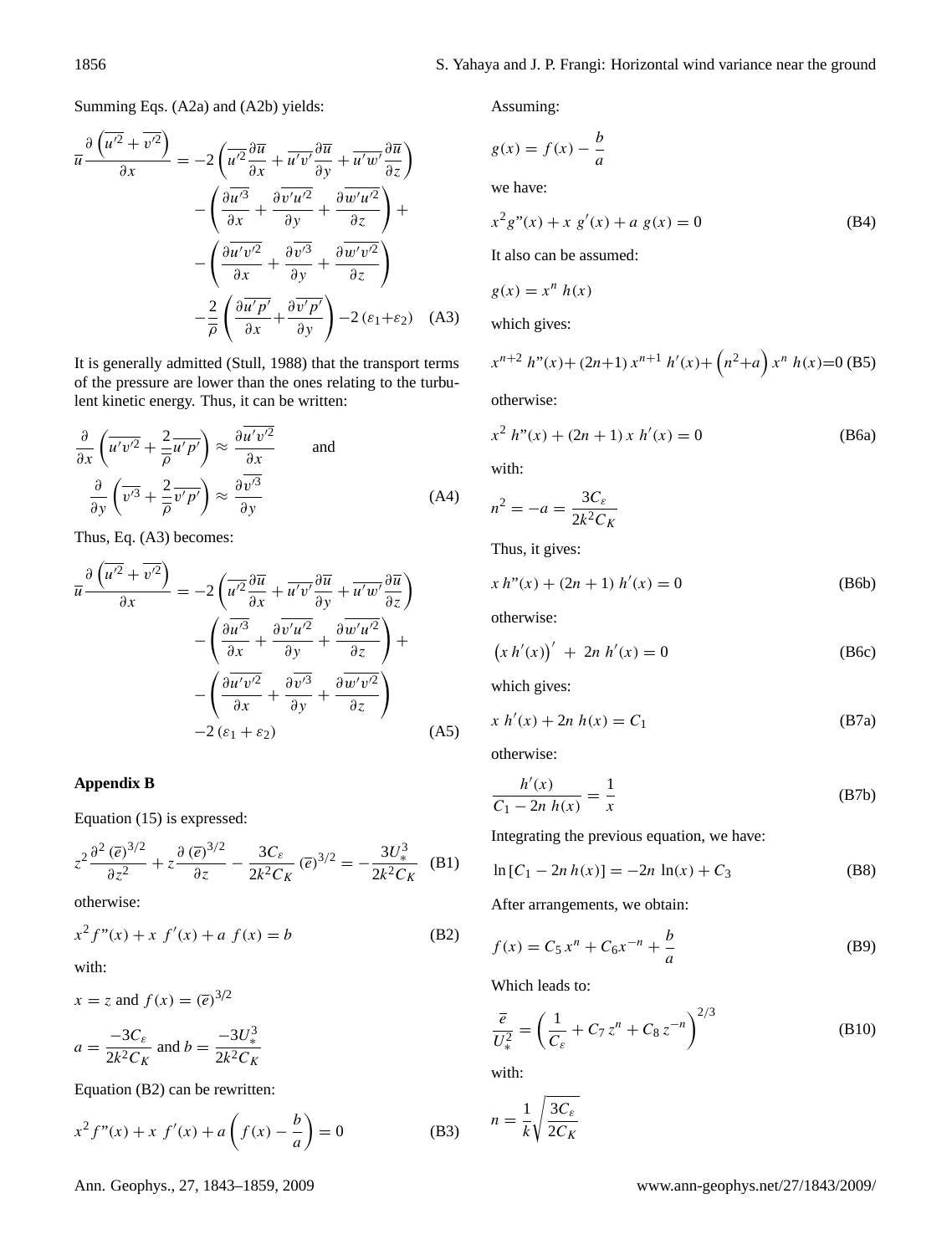# **Appendix C**

In dealing with the mean wind velocity profile, two kinds of relationship are indifferently proposed and used, i.e. the power relationship and the logarithmic one. These relationships are:

1. The power relationship

$$
\frac{\overline{u(z)}}{\overline{u(z_{\text{ref}})}} = \left(\frac{z}{z_{\text{ref}}}\right)^{\alpha} \tag{C1}
$$

where

- $-\overline{u(z)}$  is the mean wind velocity at level z
- $-\overline{u(z_{ref})}$  is the mean wind velocity at level of reference zref
- $-\alpha$  is the power law exponent, generally taken to 1/7 (or 0.143).
- 2. The logarithmic relationship

$$
\frac{\overline{u(z)}}{U_*} = \frac{1}{k} \ln\left(\frac{z}{z_0}\right) \tag{C2}
$$

where

- $u (z)$  is the mean wind velocity at level z
- **–** U∗ is the friction velocity
- **–** Z<sup>0</sup> Roughness length
- **–** k the Von Karman's constant, equal to 0.4.

#### **Appendix D**

Brief description of MW method (i.e. Statistical Method for the Calculation of the Dynamic Parameters of the ASL and the Energy Balance).

The goal of the method is the determination of the dynamic parameters of the ASL (i.e.  $U_*$ ,  $\theta_*$ ,  $q_*$ ,  $Z_{0m}$ ,  $L$ ), by taking into account the measurement uncertainties relating to the measurement of different parameters and by using the energy balance, as well as the information pertaining to the net radiation and the heat flux into ground.

For a naked ground and while ignoring the advection effect, the steady state equation of the energy balance is:

$$
H + \lambda E = -(Rn + G) \tag{D1}
$$

where  $H$ ,  $E$ ,  $G$ ,  $Rn$  and  $\lambda$  represent, respectively, the flux of sensible heat, evaporation, heat into ground, net radiation and latent heat of vaporization.

Using the Monin-Obukhov similarity theory, and taking into account the effect of water vapor on the atmospheric stability (Brook, 1978; Busch, 1973; Riehl et al., 1978) and the attribution of different roughness lengths for momentum, heat and humidity equations (Brutsaert, 1975; Garrat et Hicks, 1973; Mascart et al., 1995; Wood et Mason, 1991), the profiles of wind, temperature and humidity, specific to the turbulent flow of atmospheric air in the ASL are described through:

$$
\bar{u}(z) = \frac{u_*}{k} \left[ \ln \left( \frac{z}{z_{0m}} \right) - \Psi_u \left( \frac{z}{L} \right) + \Psi_u \left( \frac{z_{0m}}{L} \right) \right]
$$
 (D2a)

$$
\overline{\Delta \theta} = \overline{\theta}(z_2) - \overline{\theta}(z_1)
$$
  
=  $\frac{\theta_*}{k} \left[ \ln \left( \frac{z_2}{z_1} \right) - \Psi_{\theta} \left( \frac{z_2}{L} \right) + \Psi_{\theta} \left( \frac{z_1}{L} \right) \right]$  (D2b)

$$
\overline{\Delta q} = \overline{q}(z_2) - \overline{q}(z_1)
$$
  
=  $\frac{q_*}{k} \left[ \ln \left( \frac{z_2}{z_1} \right) - \Psi_q \left( \frac{z_2}{L} \right) + \Psi_q \left( \frac{z_1}{L} \right) \right]$  (D2c)

with

$$
L = \frac{u_*^2 \overline{\theta_v}}{kg \theta_*} \approx \frac{u_*^2 \overline{\theta} (1 + 0.608 \overline{q})}{kg (\theta_* + 0.608 \overline{\theta} q_*)}
$$

The roughness length  $Z_{0m}$ , which is a local parameter bound to the ground surface, must be considered as an empirical coefficient in Eq. (D2a).

Many kinds of stability functions can be utilized for the resolution of these equations.

The temperature and humidity specific scales are bound to the sensible and latent heats through:

$$
H = c_p \rho u_* \theta_v^*
$$
  
\n
$$
E = \rho u_* q_*
$$
\n(D3)

Equation (D1) is taken into account by adding an equation evaluating the gap between the evaluated flux of heat (i.e.  $H+\lambda E$ ) and the radiation flux (i.e.  $Rn+G$ ):

$$
\delta = Rn + G + c_p \rho u_* \theta_v^* + \lambda \rho u_* q_* \tag{D4}
$$

With 5 points of wind profile, a temperature gradient, a humidity gradient and an energy balance equation, one has 8 equations for 4 unknown parameters, i.e.  $u_*, \theta_*, q_*$  and  $Z_{0m}$ , the Monin-Obukhov length deduced from 3 first previous parameters. This leads to the utilization of the mathematical technique of optimization.

As the roughness length and the friction velocity only appear in Eq. (D2a), it is more convenient to add supplementary equations in order to make the calculation of  $Z_{0m}$  more accurate. This can be obtained by expressing the profile of the mean wind velocity between two levels, as it follows:

$$
\Delta \bar{u}_i^j = \bar{u}(z_i) - \bar{u}(z_j)
$$
  
=  $\frac{u_*}{k} \left[ \ln \left( \frac{z_i}{z_j} \right) - \Psi_m \left( \frac{z_i}{L} \right) + \Psi_m \left( \frac{z_j}{L} \right) \right]$  (D5)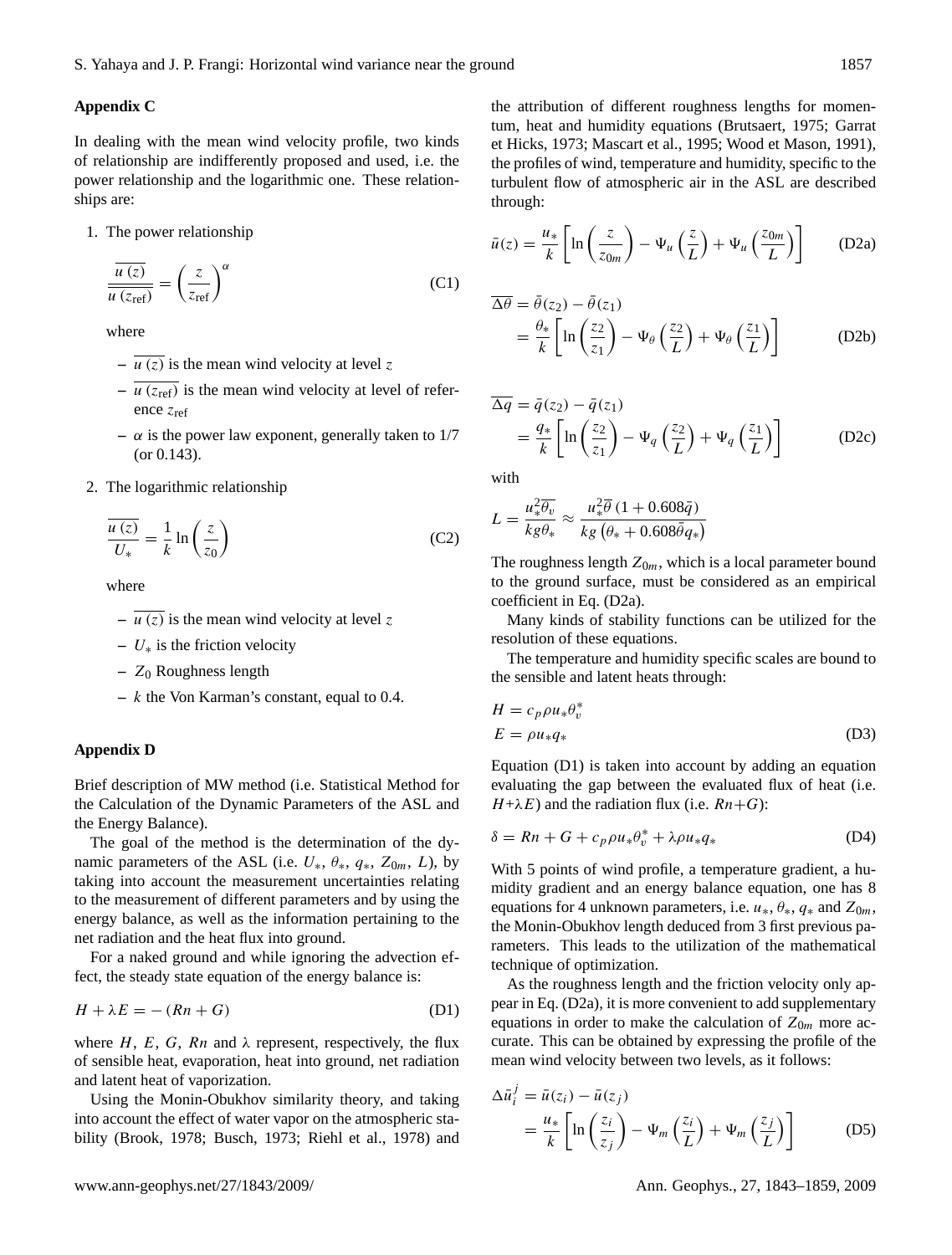where the index "i" is taken  $1 \le i \le 5$  while "j" is taken  $i < j < 5$ .

Finally, there are 4 unknowns for 17 equations in the system make up with Eqs. (D2a), (D2b), (D2c), (D4) and (D5).

*Acknowledgements.* The authors thank The European Commission-Environment and Climate Programme DG XII, which sponsored the WELSONS experiment under contract n ˚ ENV4-CT95-0182; Emeritus Gilles de Rosny for the detailed inspection of this paper; reviewers of the paper, who help very much in improving its quality.

Topical Editor F. D'Andrea thanks R. A. Brown and another anonymous referee for their help in evaluating this paper.

# **References**

- André, J. C., De Moor, G., Lacarrere, P., Therry, G., and Du Vachat, R.: Modelling the 24-hr Evolution of the Mean and Turbulent Structures of the Planetary Boundary Layer, J. Atmos. Sci., 35, 1861–1883, 1978.
- Brook, R. R.: The influence of water vapor fluctuations on turbulent fluxes, Bound.-Lay. Meteorol., 15, 481–487, 1978.
- Brutsaert, W.: The roughness length for water vapor, sensible heat, and others scalars, J. Atmos. Sci., 32, 2028–2031, 1975.
- Busch, N. E.: On the mechanics of atmospheric turbulence, in: Workshop on Micrometeorology, edited by: Haugen, D. A., Am. Meteorol. Soc., Boston, Massachusetts, 392 pp., 1973.
- Carlotti, P.: Distorted turbulence near rigid boundaries, PhD thesis, University of Cambridge, 185 pp., 2001.
- De Moor, G.: Les théories de la turbulence dans la couche limite atmosphérique, Direction de la Météorologie, 312 pp., 1983.
- Drobinski, P., Carlotti, P., Newsom, R. K., Banta, R. M., Foster, R. C., and Redelsperger, J.-L.: The structure of the near-neutral atmospheric surface layer, J. Atmos. Sci., 61, 699–714, 2004.
- Drobinski, P., Carlotti, P., Newsom, R. K., Banta, R. M., Foster, R. C., and Redelsperger, J.-L.: Corrigendum of the above paper, J. Atmos. Sci., 61, 2400, doi:10.1175/1520- 0469(2004)061<2400:C>2.0.CO;2, 2004b.
- Frangi, J. P. and Poullain, P.: Un systeme d'acquisition haute vitesse ` de données dynamiques, associé à une station de mesure du bilan d'énergie de surface, Sécheresse, 8, 70 p., 1997.
- Frangi, J.-P. and Richard, D. C.: The WELSONS experiment: overview and presentation of first results on the surface atmospheric boundary-layer in semiarid Spain, Ann. Geophys., 18, 365–384, 2000, [http://www.ann-geophys.net/18/365/2000/.](http://www.ann-geophys.net/18/365/2000/)
- Fritschen, L. J. and Gay, L. W.: Environmental instrumentation, Springer-Verlag, New York, 1979.
- Garratt, J. R.: The atmospheric Boundary Layer, Cambridge Atmospheric and Space Science Series, 316 pp., 1992.
- Garratt, J. R. and Hicks, B. B.: Momentum, heat and water vapour transfer to and from natural and artificial surfaces, Q. J. Roy. Meteor. Soc., 99, 680–687, 1973.
- Gomes, L., Arrue, J. L., Lopez, M. V., Sterk, G., Richard, D., Gracia, R., Sabre, J. M., Gaudichet, A., and Frangi, J. P.: Wind erosion in a semiarid area of Spain: the WELSONS project, Catena, 52, 235–256. doi:10.1016/S0341-8162(03)00016-X, 2003.
- Grant, A. L. M.: Observations of boundary layer structure made during the 1981 KONTUR experiment, Q. J. Roy. Meteor. Soc., 112, 825–841, 1986.
- Grant, A. L. M.: The structure of turbulence in the near-neutral atmospheric boundary layer, J. Atmos. Sci., 49, 226–239, 1992.
- Guyot, G.: Climatologie de l'environnement De la plante aux écosystèmes, Masson (Ed.), Paris, coll. SV, 505 pp., 1997.
- Hedde, T. and Durand, P.: Turbulence intensities and bulk coefficients in the surface layer above the sea, Bound.-Lay. Meteorol., 71, 415–432, 1994.
- Högström, U.: Analysis of turbulence structure in the surface layer with modified similarity formulation for near neutral conditions, J. Atmos. Sci., 47(16), 1949–1972, 1990.
- Hunt, J. C. R. and Carlotti, P.: Statistical structure at the wall of the high Reynolds number turbulent boundary layer, Flow, Turbulence and Combustion, 66, 453–475, 2001.
- Hunt, J. C. R. and Morrison, J. F.: Eddy Structure in Turbulent Boundary Layers, Eur. J. Mech. B/Fluids, 19, 673–694, 2000.
- Idé. H.: Dynamics and turbulence in the Sahelian surface atmospheric boundary layer (STARS experiment), Thesis Nr 982, University Paul Sabatier, Toulouse, France, 228 pp., 1991 (in French).
- Kaimal, J. C. and Finnigan, J. J.: Atmospheric Boundary Layer Flows, Their Structure and Measurement, Oxford University Press, 289 pp., Edition 1994, 1994.
- Lopez, M. V., Arrue, J.-L., and Sanchez-Giron, V.: A comparison between seasonal changes in soil water storage and penetration resistance under conventional and conservation tillage systems in Aragon, Soil Tillage Res., 37, 251–271, 1996.
- Louis, J. F., Weill, A., and Vidal-Madjar, D.: Dissipation length in stable layers, Bound.-Lay. Meteorol., 25, 229–243, 1983.
- Lumley, J. L. and Panofsky, H. A.: The structure of atmospheric turbulence, Wiley-Interscience, New York, 239 pp., 1964.
- Mascart, P., Noilhan, J., and Giordani, H.: A modified parameterization of flux-profile relationships in the surface layer using different roughness length values for heat and momentum, Bound.- Lay. Meteorol., 72, 331–344, 1995.
- Meyers, T. P. and Baldocchi, D. D.: The budget of turbulent kinetic energy and Reynolds stress within and above a deciduous forest, Agric. For. Meteor., 53, 207–222, 1991.
- Monin, A. S. and Yaglom, A. M.: Statistical fluids mechanics: mechanics of turbulence, vol 1. The MIT Press, 1971.
- Moraes, O. L. L. and Epstein, M.: The velocity spectra in the stable surface layer, Bound.-Lay. Meteorol., 40, 407–414, 1987.
- Pahlow, M., Parlange, M. B., and Porté-Agel, F.: On the Monin-Obukhov similarity in the stable atmospheric boundary layer, Bound.-Lay. Meteorol., 99, 225–248, 2001.
- Panofsky, H. A., Tennnekes, H., Lenschow, D. H., and Wyngaard, J. C.: The characteristics of turbulent velocity components in the surface layer under convective conditions, Bound.-Lay. Meteorol., 11, 355–361, 1977.
- Raupach, M. R., Coppin, P. A., and Legg, B. J.: Experiments on scalar dispersion within a model plant canopy. Part I: The turbulence structure, Bound.-Lay. Meteor., 35, 21–52, 1986.
- Redelsperger, J. L., Mahé, F., and Carlotti, P.: A simple and general subgrid model suitable both for surface layer and freestream turbulence, Bound.-Lay. Meteorol., 101(3), 375–408, doi:10.1023/A:1019206001292, 2001.
- Richard, D. C.: Contribution to the study of the Spanish semi-arid ASL, within the framework of WELSONS Project, in French, Thesis no. 2000PA077201, University Denis Diderot, Paris 7, France, 303 pp., 2000.